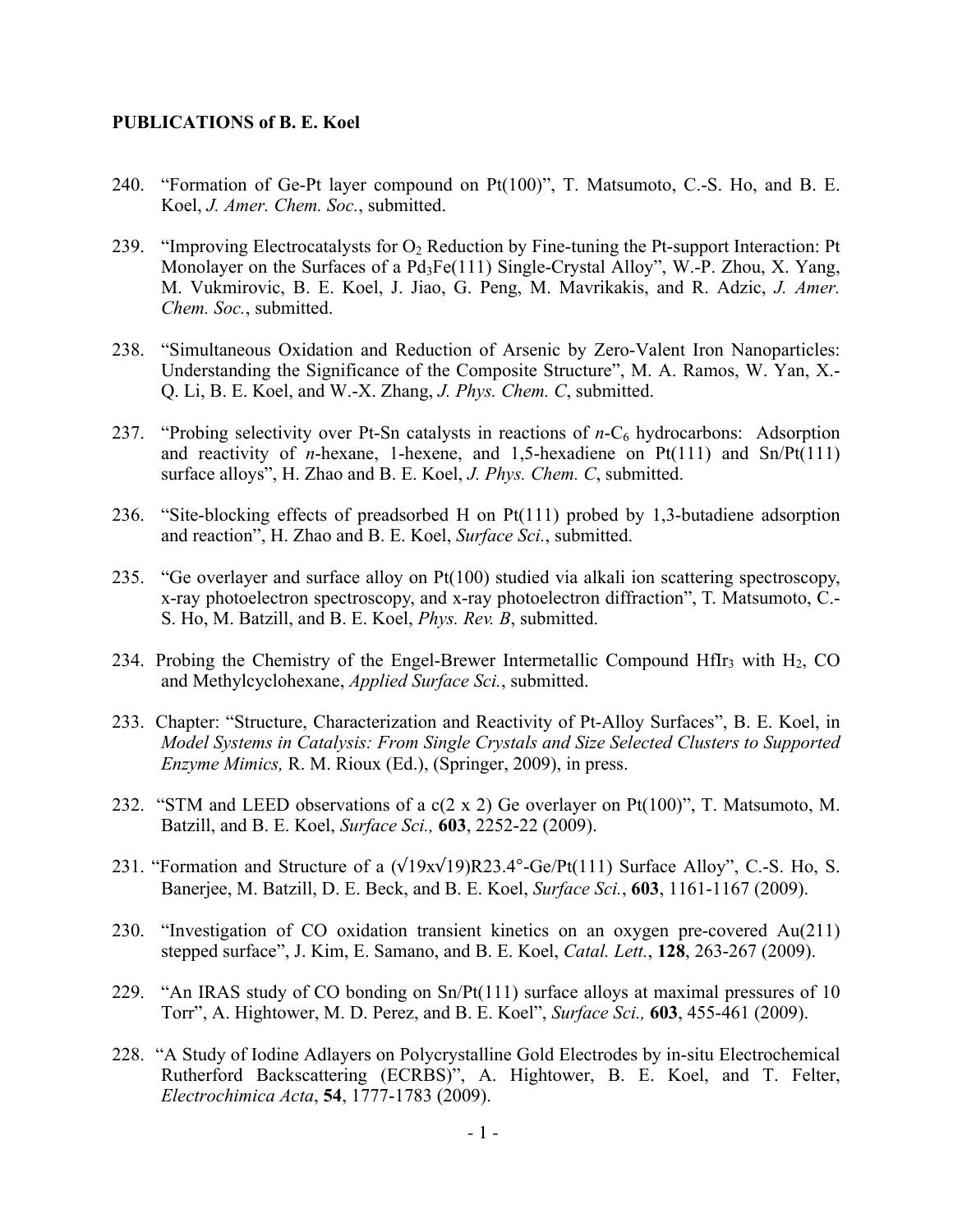- 227. "Real-time scanning tunneling microscopy observations of the oxidation of a Ti/Pt(111)-  $(2\times2)$  surface alloy using  $O_2$  and  $NO_2$ ", S. Hsieh, G. F. Liu, and B. E. Koel, *J. Vac. Sci. Technol.*, A **26**, 1336-1342 (2008).
- 226. "Determination of the Oxide Layer Thickness in Core-Shell Zero-Valent Iron Nanoparticles", J. Martin, A. Herzing, W. Yan, X. Li, B. Koel, C. Kiely, and W. Zhang, *Langmuir*, **24**, 4329-4334 (2008).
- 225. Chapter 5.3.4 "Promoters and Poisons", B. E. Koel and J. Kim, in *Handbook of Heterogeneous Catalysis*, 2nd Edition, G. Ertl, H. Knözinger, F. Schüth, and J. Weitkamp (Eds.), (VCH, Weinheim, Germany, 2008), pp. 1593-1624.
- 224. "VOXELS: Volume Enclosing Microstructures", R. Gagler, A. Bugacov, B. E. Koel and P. Will, *J. Micromech. Microeng.*, **18,** 055025-30, (2008).

# **2007**

- 223. "Oxidation of Au on vicinal W(110): Role of step edges and facets", A. Varykhalov, O. Rader, V. K. Adamchuk, W. Gudat, B. E. Koel and A. M. Shikin, *Phys. Rev. B*, **75**, 205417-1-8 (2007).
- 222. "Investigation of the Thermal Stability of 2-D Patterns of Au Nanoparticles", T.-Y. Shih, A. A. G. Requicha, M. E. Thompson, and B. E. Koel, *J. Nanosci. Nanotechnol.*, **7**, 2863- 2869 (2007).

- 221. "Investigation of ruthenium dissolution in advanced membrane electrode assemblies for direct methanol based fuel cell stacks," T. I. Valdez, S. Firdosy, B. E. Koel, and S. R. Narayanan, *ECS Transactions*, **1**(6, *Proton Exchange Membrane Fuel Cells V, in Honor of Supramaniam Srinivasan*), 293-303 (2006).
- 220. "Oxygen adsorption and oxidation reactions on Au(211) surfaces: Exposures using  $O_2$  at high pressures and ozone (O<sub>3</sub>) in UHV", J. Kim, E. Samano, and B. E. Koel, *Surface Sci.*, **600**, 4622-4632 (2006).
- 219. "CO Adsorption and Reaction on Clean and Oxygen-Covered Au(211) Surfaces", J. Kim, E. Samano and B. E. Koel, *J. Phys. Chem. B*, **110**, 17512-17517 (2006).
- 218. Chapter 3.8.4 "Adsorbed  $CO_2$ ,  $NO_2$ ,  $O_3$ ,  $SO_2$ ,  $OCS$ , and  $N_2O$  on Metals", C. Panja, J. Kim, E. C. Samano, and B. E. Koel, in *Adsorbed Layers on Surfaces*, Landolt-Bornstein Volume III/42 , H. Bonzel (Ed.), (Springer-Verlag, Berlin-Heidelberg, 2006), pp. 170-241.
- 217. "Catalytic oxidation of HCN over a 0.5% Pt/Al<sub>2</sub>O<sub>3</sub> catalyst", H. Zhao, R. G. Tonkyn, S. E. Barlow, B. E. Koel, and C. H. F. Peden, *Applied Catalysis B: Environmental*, **65,** 282-290 (2006).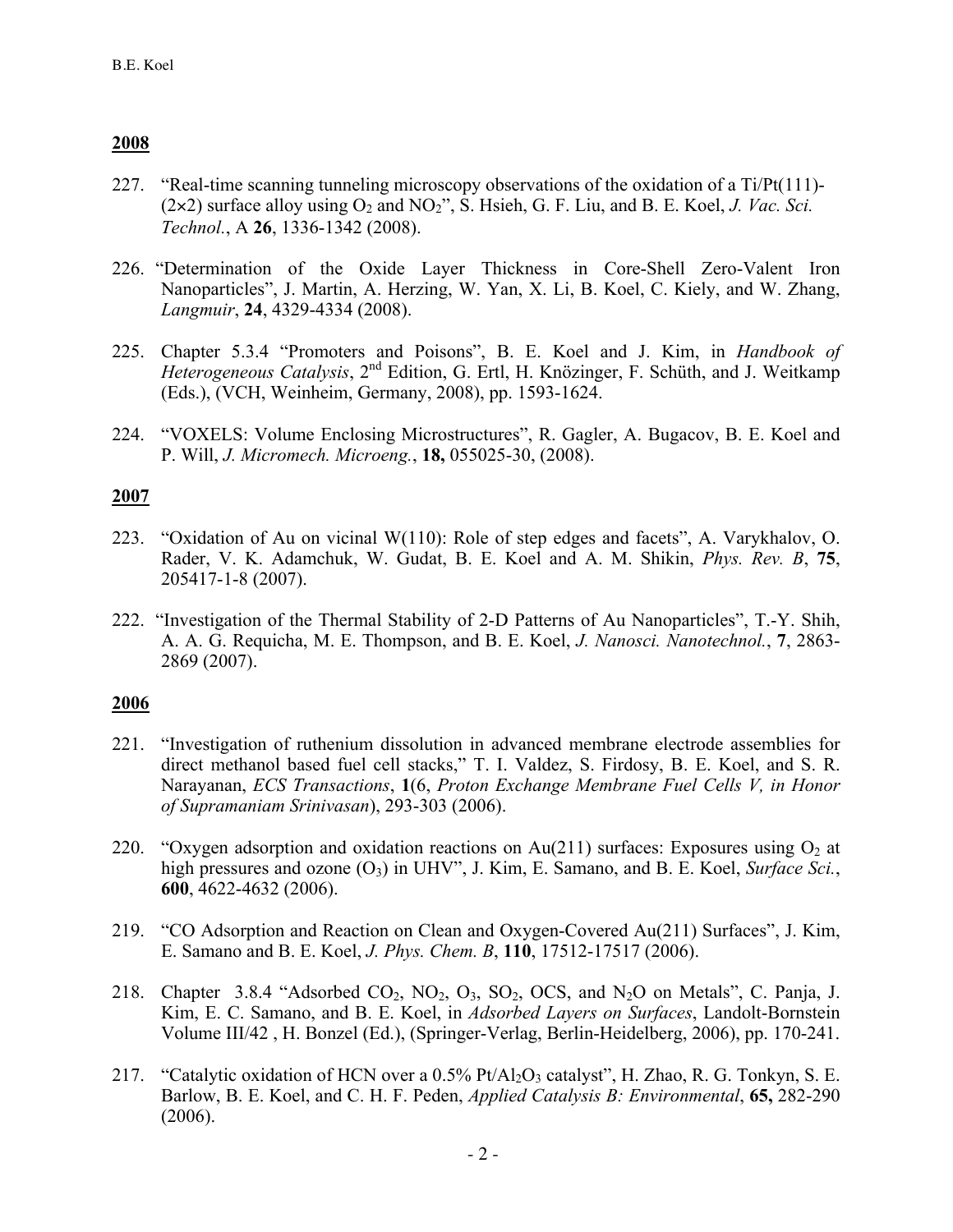- 216. "Fractional factorial study of HCN removal over a  $0.5\%$  Pt/Al<sub>2</sub>O<sub>3</sub> catalyst: Effects of temperature, gas flow rate, and reactant partial pressure", H. Zhao, R. G. Tonkyn, S. E. Barlow, C. H. F. Peden, and B. E. Koel, *Ind. Eng. Chem. Res.,* **45**, 934-939 (2006).
- 215. "Desorption of Chemisorbed Carbon on Mo(100) by Noble Gas Ion Sputtering: Validation of Ground Test Measurements of Ion Engine Lifetimes," C**.**-S**.** Ho, S**.** Banerjee, B**.** E. Koel. O. B. Duchemin, and J. E. Polk, *Appl. Surface Sci.*, **252**, 2657-2664  $(2006)$ .

- 214. "Demonstration of an In-situ Electrochemical RBS System to Study Electrode-Electrolyte Interfaces", A. Hightower, B. E. Koel, and T. Felter, in *Electrode Processes VII* (From the  $206<sup>th</sup>$  Meeting of The Electrochemical Society, Honolulu, HI, Oct. 3-8, 2004, ECS Proceedings, Vol. 2004-18) , V.I. Birss, D. Evans, M. Josowicz, and M. Osawa (Eds.), (ECS, Pennington, NJ, 2005), p. 46-54.
- 213. "Fabrication of Polystyrene Latex Nanostructures by Nanomanipulation and Thermal Processing," E. Harel, S. E. Meltzer, A. A. G. Requicha, M. E. Thompson, and B. E. Koel, *Nano Lett.*, **5**, 2624-2629 (2005).
- 212. "TPD and FT-IRAS investigation of ethylene oxide (EtO) adsorption on a Au(211) stepped surface", J. Kim and B. E. Koel, *Langmuir*, **21**, 3886-3891 (2005).
- 211. "Hydrogenation of 1,3-butadiene on two ordered Sn/Pt(111) surface alloys", H. Zhao and B. E. Koel, *J. Catal.*, **234**, 24-32 (2005).
- 210. "Reactivity of Ethyl Groups on a Sn/Pt(111) Surface Alloy", H. Zhao and B. E. Koel, *Catal. Lett.,* **99**, 27-32 (2005).
- 209. "Influence of coadsorbed hydrogen on ethylene adsorption and reaction on a (√3×√3)R30°-Sn/Pt(111) surface alloy", H. Zhao and B. E. Koel, *Langmuir*, **21**(3), 971- 975 (2005).

- 208. "Adsorption and reaction of bicyclic hydrocarbons at Pt(111) and Sn/Pt(111) surface alloys: trans-decahydronaphthalene  $(C_{10}H_{18})$  and bicyclohexane  $(C_{12}H_{22})$ ", H. Zhao and B. E. Koel, *Surface Sci.,* **573**, 413-425 (2004).
- 207. "Adsorption and reaction of 1,3-butadiene on Pt(111) and Sn/Pt(111) surface alloys", H. Zhao and B. E. Koel, *Surface Sci.,* **572**, 261-268 (2004).
- 206. "Fundamental studies of titanium oxide-Pt(100) interfaces II. Influence of oxidation and reduction reactions on the surface structure of  $TiO<sub>x</sub>$  films on Pt(100)", T. Matsumoto, M. Batzill, S. Hsieh, and B. E. Koel, *Surface Sci.,* **572**, 146-161 (2004).
- 205. "Fundamental studies of titanium oxide-Pt(100) interfaces I. Stable high temperature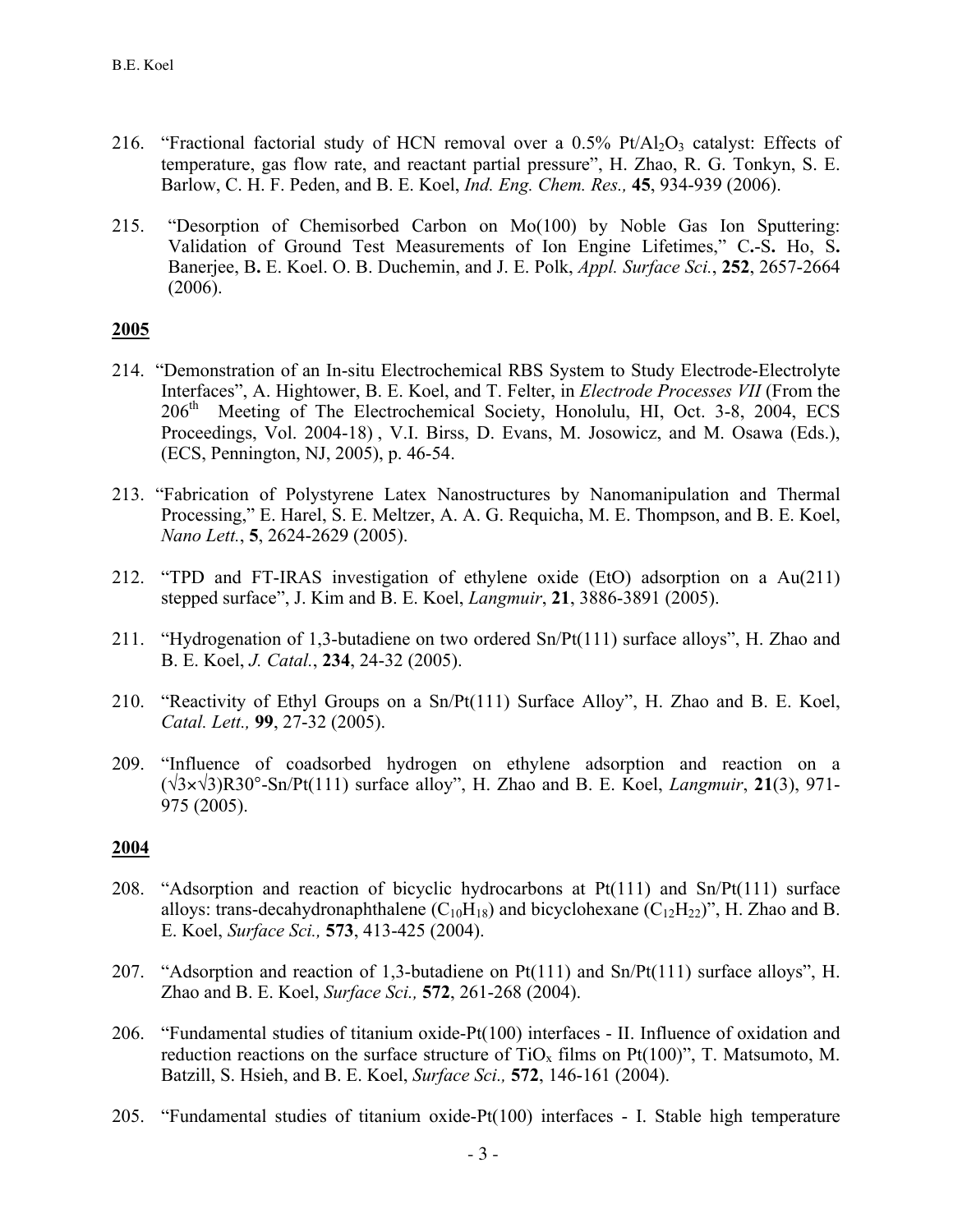structures formed by annealing  $TiO<sub>x</sub>$  films on Pt(100)", T. Matsumoto, M. Batzill, S. Hsieh, and B. E. Koel, *Surface Sci.,* **572**, 127-145 (2004).

- 204. "Nanofiltration of natural organic matter with  $H_2O_2$ /UV pretreatment: fouling mitigation and membrane surface characterization", W. Song, V. Ravindran, B. E. Koel, and M. Pirbazari, *J. Membrane Sci.*, **241,** 143-160 (2004).
- 203. "Adsorption and reaction of NO<sub>2</sub> on a  $(\sqrt{3} \times \sqrt{3})R30^\circ$  Sn/Pt(111) surface alloy", M. R. Voss, H. Zhao, and B. E. Koel, *Surface Sci.*, **560**, 235-245 (2004).
- 202. "Epitaxial growth of tin-oxide on Pt(111): Structure and properties of wetting layers and SnO2-crystallites", M. Batzill, J. Kim, D. E. Beck, and B. E. Koel, *Phys. Rev. B,* **69**, 165403-11 (2004).
- 201. "Metastable surface structures of the bimetallic Sn/Pt(100) system", M. Batzill, D. Beck, and B. E. Koel, *Surface Sci*., **558,** 35-48 (2004).
- 200. "Suppressed surface alloying for a bulk-miscible system: Ge on Pt(100)", M. Batzill, T. Matsumoto, C.-S. Ho, and B. E. Koel, *Phys. Rev. B,* **69,** 113401-4 (2004).
- 199. "Desorption Energies of Linear and Cyclic Alkanes on Surfaces: Anomalous Scaling with Length, " R. Z. Lei, A. J. Gellman, and B. E. Koel, *Surface Sci.*, **554**, 125-140 (2004).
- 198. "Alloy formation and CO adsorption on bimetallic Ca/Pd(111) surfaces", D. I. Jerdev, B. E. Koel, and R. Prins, *J. Phys. Chem. B*, **108 (38)**, 14417-27 (2004).
- 197. "TPD and HREELS reinvestigation of ethylene oxide adsorption on Pt(111)", J. Kim, H. Zhao, C. Panja, A. Olivas and B. E. Koel, *Surface Sci.*, **564**, 53-61 (2004).
- 196. "Thermal stability of ultrathin titanium films on a Pt(111) substrate", S. Hsieh, T. Matsumoto, and B. E. Koel, *Thin Solid Films*, **466**, 123-127 (2004).
- 195. "Silver on Pt(100)-Room Temperature Growth and High Temperature Alloying," M. Batzill and B. E. Koel, *Surface Sci.*, **553**, 50-60 (2004).
- 194. "Probing the Chemistry of CH3I on Pt-Sn Alloys", C. Panja, E. C. Samano, N. Saliba, H. He, and B. E. Koel, *Surface Sci.*, **553**, 39-49 (2004).
- 193. "Hydrogenation of Cyclohexanone on Pt-Sn Surface Alloys," A. Olivas, D. Jerdev, and B. E. Koel, *J. Catal*., **222**, 285-292 (2004).

- 192. "Structural and chemical properties of a  $c(2\times2)$ -Ti/Pt(100) second-layer alloy a probe of strong ligand effects on surface Pt atoms", S. Hsieh, T. Matsumoto, M. Batzill, and B. E. Koel, *Phys. Rev. B*, **68**, 205417-1-11 (2003).
- 191. "Adsorption and reaction of acetaldehyde on Pt(111) and Sn/Pt(111) surface alloys", H. Zhao, J. Kim and B. E. Koel, *Surface Sci.*, **538**, 147-159 (2003).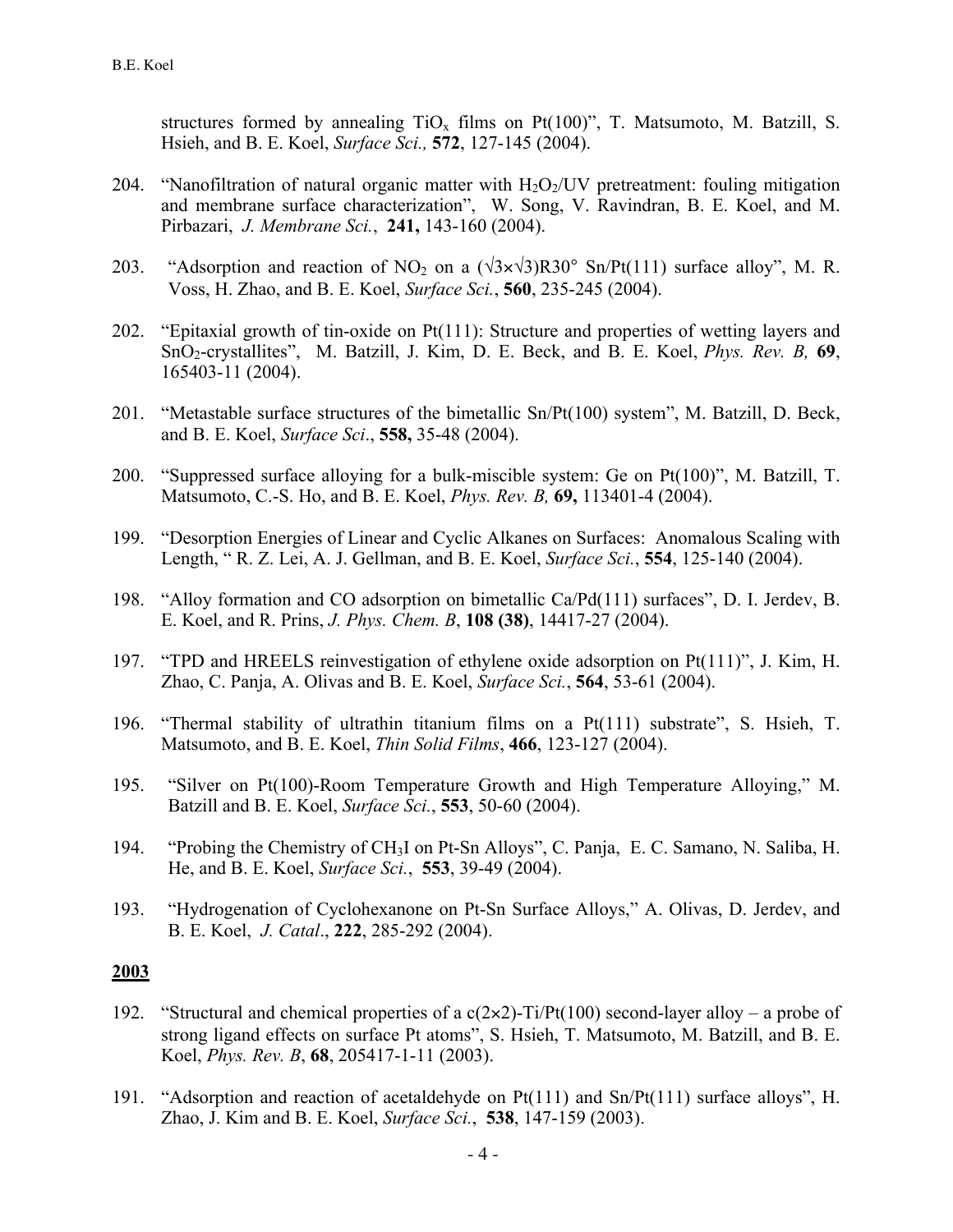- 190. "Local detection of electromagnetic energy transport below the diffraction limit in metal nanoparticle plasmon waveguides," S. A. Maier, P. G. Kik, H. A. Atwater, S. Meltzer, E. Harel, B. E. Koel, and A. A. G. Requicha, *Nature Materials*, **2**, 229-232 (2003). (Cover article)
- 189. Chapter 25 "Surfaces and Films", B. E. Koel and R. Resch, in *Physics Desk Reference*,  $3<sup>rd</sup>$  ed., E. R. Cohen, D. R. Lide, and G. L. Trigg (Eds.), (AIP Press, New York, 2003), pp. 756-790.
- 188. "State-of-the-art characterization of single-crystal surfaces—a view of nanostructures", M. Batzill, S. Banerjee, and B. E. Koel, in *Catalysis and Electrocatalysis at Nanoparticle Surfaces*, A. Wieckowski, E. R. Savinova, and C. G. Vayenas (Eds.), (Marcel Dekker Inc., New York, 2003), pp. 109-169.
- 187. "Energy transport in metal nanoparticle plasmon waveguides," S. A. Maier, P. G. Kik, L. Sweatlock, H. A. Atwater, J. J. Penninkhof, A. Polman, S. Meltzer, E. Harel, A. A. G. Requicha ,and B. E. Koel, *MRS Proc.,* **777***(Nanostructuring Materials with Energetic Beams),* 129-140 (2003)*.*
- 186. "Silver on Pt(100): Alloying vs. surface reconstruction two competing mechanisms to reduce surface stress", M. Batzill and B. E. Koel, *Europhys. Lett.*, **64**, 70-76 (2003).

- 185. "Field emission array cathode material selection for compatibility with electric propulsion applications," C. M. Marrese-Reading, J. Polk, W. A. Mackie, C. Dandeneau, B. E. Koel, and M. Quinlan, *Proc. ECS*, **2002-18***(Cold Cathodes)*, 137-157 (2002).
- 184. "Probing the Reactivity of  $C_6$ -hydrocarbons on Au Surfaces: Cyclohexane, Cyclohexyl and Cyclohexene Adsorption on Au(111)", D. Syomin and B. E. Koel, *Surface Sci.*, **498**, 61-73 (2002).
- 183. "Fe Deposition on Pt(111): A Route to Fe-Containing Pt-Fe Alloy Surfaces", D. I. Jerdev and B. E. Koel, *Surface Sci.*, **513,** L391-L396 (2002).
- 182. "Observation of coupled plasmon-polariton modes of plasmon waveguides for electromagnetic energy transport below the diffraction limit," S. A. Maier, P. G. Kik, M. L. Brongersma, H. A. Atwater, S. Meltzer, A. A. G. Requicha, and B. E. Koel, *Proc. SPIE*, 4810 (2002).
- 181. "Evidence for Slow Oxygen-Exchange Between Multiple Adsorption Sites at High Oxygen Coverages on Pt(111)," D. I. Jerdev, J.-H. Kim, M. Batzill, and B. E. Koel, *Surface Sci.,* **498**, L91-L96 (2002).
- 180. "UHV instrument that combines variable-temperature STM with FT-IRAS for studies of chemical reactions at surfaces," D. Beck, M. Batzill, C. Baur, J. Kim and B. E. Koel, *Rev. Sci. Instr.*, **73**,1267-72, (2002).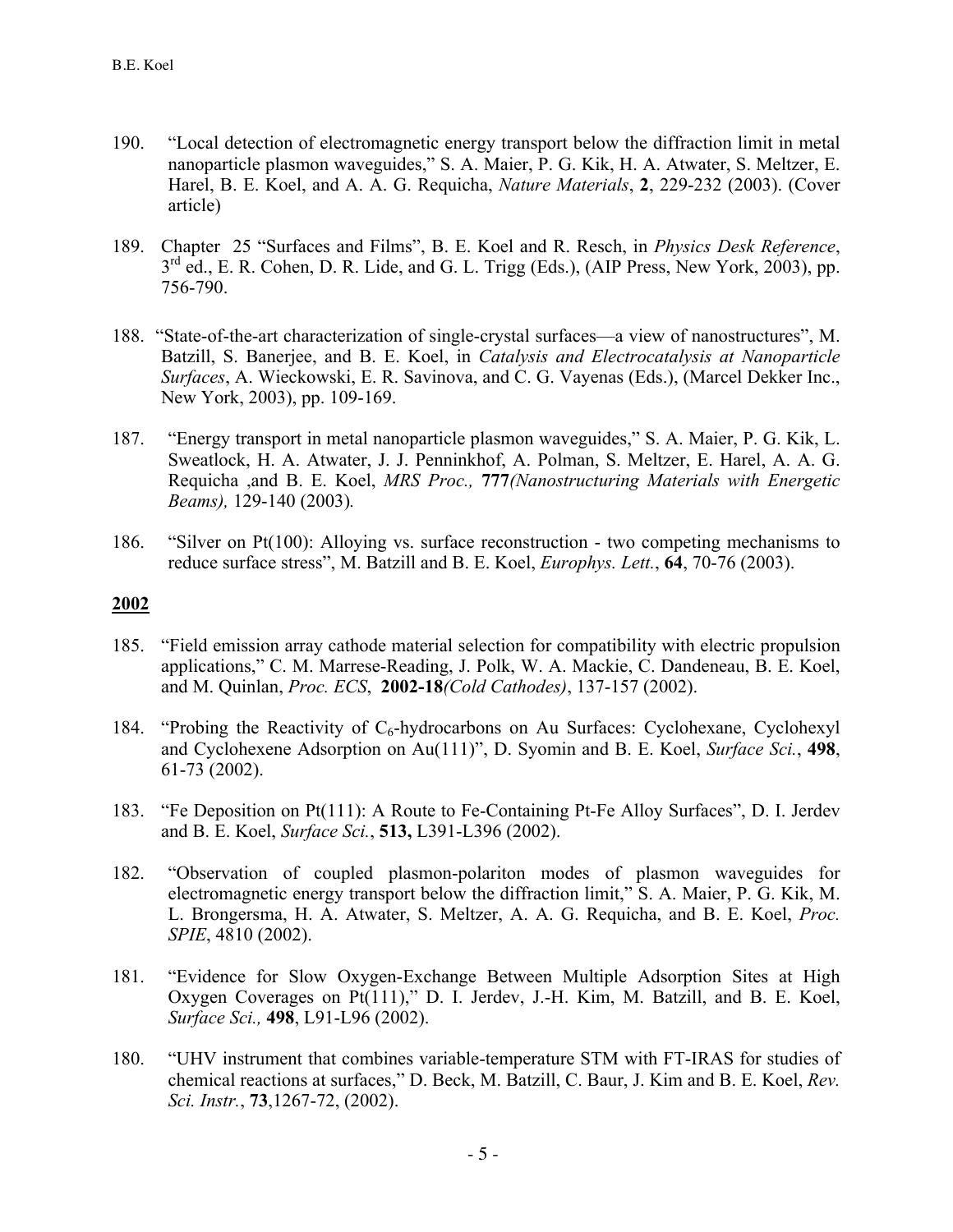- 179. "IRAS studies of the Orientation of Acetone Molecules in Monolayer and Multilayer Films on Au(111) Surfaces," D. Syomin and B. E. Koel, *Surface Sci.*, **498**, 53-60 (2002).
- 178. "Hydrogenation of Crotonaldehyde over Sn/Pt(111) Alloy Model Catalysts," D. Jerdev, A. Olivas, and B. E. Koel, *J. Catal.*, **205**, 278-288 (2002).
- 177. "Imaging and Manipulation of Gold Nanorods with an Atomic Force Microscope," S. Hsieh, S. Meltzer, C. R. Wang, A. A. G. Requicha, M. E. Thompson, and B. E. Koel, *J. Phys. Chem. B*; **106**, 231-234 (2002).
- 176. "Deposition of Silver on the Pt(100)-hex surface: Kinetic control of alloy formation and composition by surface reconstruction," M. Batzill and B. E. Koel, *Surface Sci.*, **498** (1-2) L85-90 (2002).
- 175. "Observation of Coupled Plasmon-Polariton Modes of Plasmon Waveguides for Electromagnetic Energy Transport Below the Diffraction Limit", S. A. Maier, P. G. Kik, M. L. Brongersma, H. A. Atwater, S. Meltzer, A. A.G. Requicha, and B. E. Koel, *Materials and Devices for Optoelectronics and Microphotonics*, R.B. Wehrspohn, S. Noda, C. Soukoulis and R. März, Eds., *MRS Proceedings,* **722**, L6.2.1-6 (2002).

- 174. "Plasmonics A Route to Nanoscale Optical Devices", S. A. Maier, M. L. Brongersma , P. G. Kik, S. Meltzer, A. A. G. Requicha, B. E. Koel, H. A. Atwater, *Adv. Mater.*, **13**, 1501- 1505 (2001). [Erratum published in *Adv. Mater.*, **15**, 562 (2003) concerns the correct author list.]
- 173. "Manipulation of Nanoscale Components with the AFM: Principles and Applications", A. A. G. Requicha, S. Meltzer, F. P. Teran Arce, J. H. Makaliwe, H. Siken, S. Hsieh, D. Lewis, B. E. Koel, and M. E. Thompson, in: *Proceedings of the 2001 1st IEEE Conference on Nanotechnology*. IEEE-NANO 2001 (Cat. No.01EX516); Piscataway, NJ, USA: IEEE, xxvii+571, p. 81-6 (2001).
- 172. "Structure of Monolayer Tin Oxide Films on  $Pt(111)$  Formed Using NO<sub>2</sub> as an Efficient Oxidant ", M. Batzill, D. Beck, D. Jerdev, B. E. Koel, *Phys. Rev. B*, **64**, 245402/1-10 (2001).
- 171. "Oxidation of Ordered Pt-Sn Surface Alloys by O<sub>2</sub>", D. Jerdev and B. E. Koel, *Surface Sci*., **492**,106-114 (2001).
- 170. "Tuning the Chemistry of Metal Surfaces: II. Acetylene Cyclotrimerization on Ultrathin Pd Films on Ta(110)", D. E. Beck, J. M. Heitzinger and B. E. Koel, *Surface Sci.*, **491,** 63- 76 (2001).
- 169. "Monolayer and Multilayer Films of Nitrobenzene on Au(111) Surfaces; Bonding and Geometry", D. Syomin and B. E. Koel, *Surface Sci.*, **495**, L827-L833 (2001).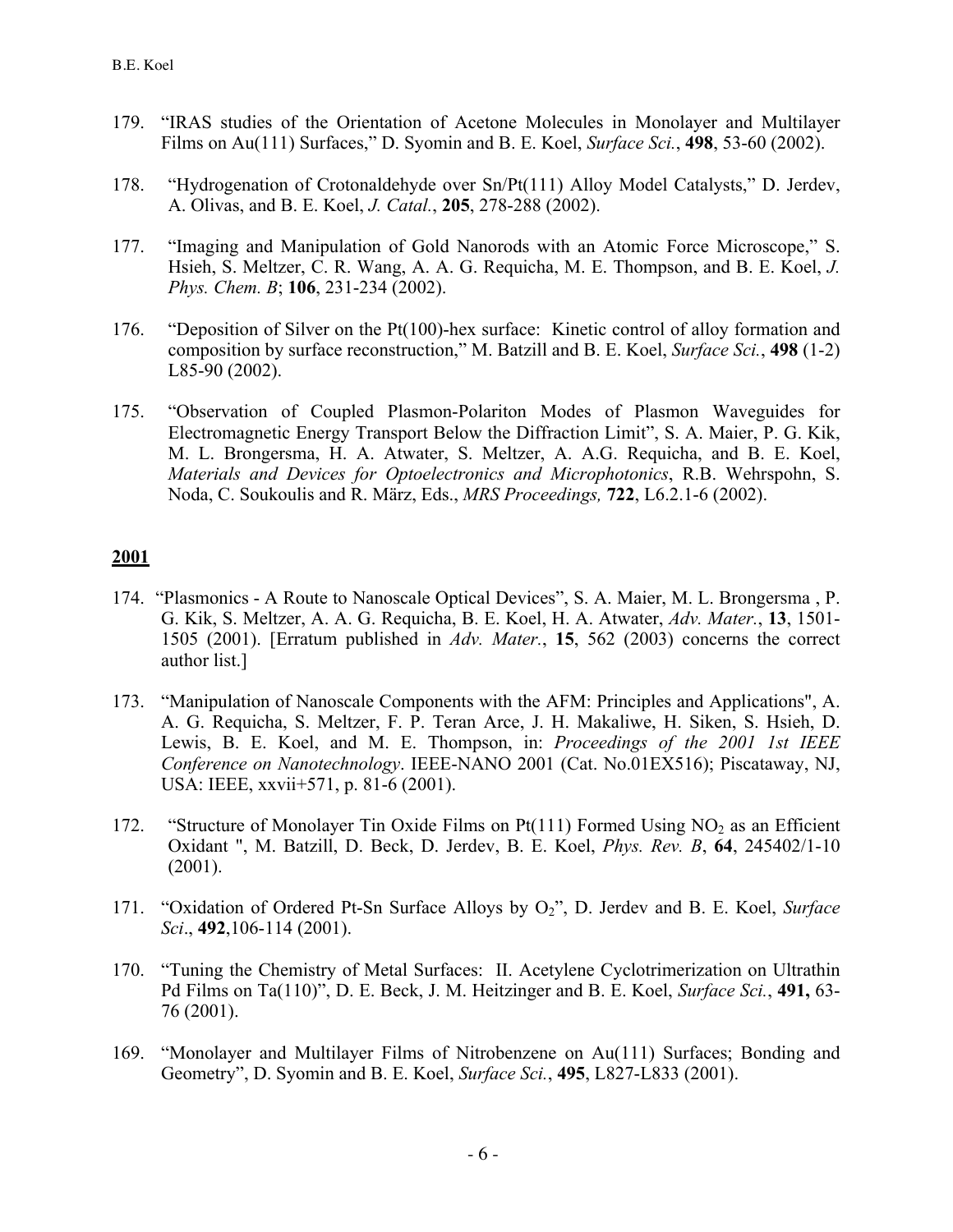- 168. "Coordination and Bonding Geometry of Nitromethane on Au(111) Surfaces", J. Wang, H. Busse, D. Semin, and B. E. Koel, *Surface Sci.*, **494**, L741-7 (2001).
- 167. "Immobilizing Au Nanoparticles on SiO<sub>2</sub> Surfaces using ODS Monolayers", R. Resch, S. Meltzer, T. Vallant, H. Hoffmann, B. E. Koel, A. Madhukar, A. A. G. Requicha, and P. Will, *Langmuir*, **17**, 5666-70 (2001).
- 166. "Identification of Adsorbed Phenyl (C6H5) Groups on Metal Surfaces: Benzene EID on Au(111)", D. Syomin, B. E. Koel, and G. B. Ellison, *J. Phys. Che*m., **105**, 8387- 8394(2001).
- 165. "Adsorption and Reaction of Gaseous H (D) Atoms with D (H) Adatoms on Pt(111) and Sn/Pt(111) Surface Alloys", H. Busse, M. R. Voss, D. Jerdev, B. E. Koel, *Surface Sci.*, **490,** 133-143 (2001).
- 164. "Adsorption of Iodobenzene on the Au(111) Surface and the Production of Biphenyl", D. Syomin and B. E. Koel, *Surface Sci.*, **490,** 265-273 (2001).
- 163. "Tuning the Chemistry of Metal Surfaces: I. Adsorption and Reaction of NO and N2O on Ultrathin Pd Films on Ta(110)", D. E. Beck, J. M. Heitzinger, A. Avoyan, and B. E. Koel, *Surface Sci.*, **491,** 48-62 (2001).
- 162. "Selectivity of Bond-Breaking in Electron-Induced Dissociation (EID) of Hydrocarbon Films on Au Surfaces", D. Syomin and B. E. Koel, *Surface Sci.*, **492**, L693-L699 (2001).
- 161. "Layered nanoassembly of three-dimensional structures", A. A. G. Requicha, S. Meltzer, R. Resch, D. Lewis, B. E. Koel, and M. E. Thompson, in: *Proceedings 2001 ICRA*. IEEE Int'l Conference on Robotics and Automation (Cat. No. 01CH37164); Piscataway, NJ, USA : IEEE, 4 vol. XLIX+4261, vol. **4**, p. 3408-11 (2001).
- 160. "Tin-Oxide Overlayer Formation by Oxidation of Sn/Pt(111) Surface Alloys", M. Batzill, D. E. Beck, D. Jerdev, and B. E. Koel, *J. Vac. Sci. Technol.* A, **19,** 1953-58 (2001).
- 159. "Self-Organized Molecular-Sized, Hexagonally Ordered  $SnO<sub>x</sub>$  Nanodot Superlattices on Pt(111)", M. Batzill, D. E. Beck, and B. E. Koel, *Appl. Phys. Lett.*, **78**, 2766-68 (2001).
- 158. "Fabrication of Nanostructures by Hydroxylamine-Seeding of Gold Nanoparticle Templates", S. Meltzer, R. Resch, B. E. Koel, M. E. Thompson, A. Madhukar, A. A. G. Requicha, and P. Will, *Langmuir*, **17,** 1713-18 (2001).
- 157. "Acetylene Chemisorption on Sn/Pt(100) Alloys", C. Panja, N. Saliba, and B. E. Koel, *J. Phys. Chem*. *B*, **105**, 3786-3796 (2001).

156. "The Effect of Carbon Deposition on Accelerator Grid Wear Rates in Ion Engine Ground Testing", J. E. Polk, O. B. Duchemin, C.-S. Ho, and B. E. Koel, in *Proc. 36th Joint Propulsion Conference*, Huntsville, AL, 2000. AIAA-2000-3662 (pp. 1-17).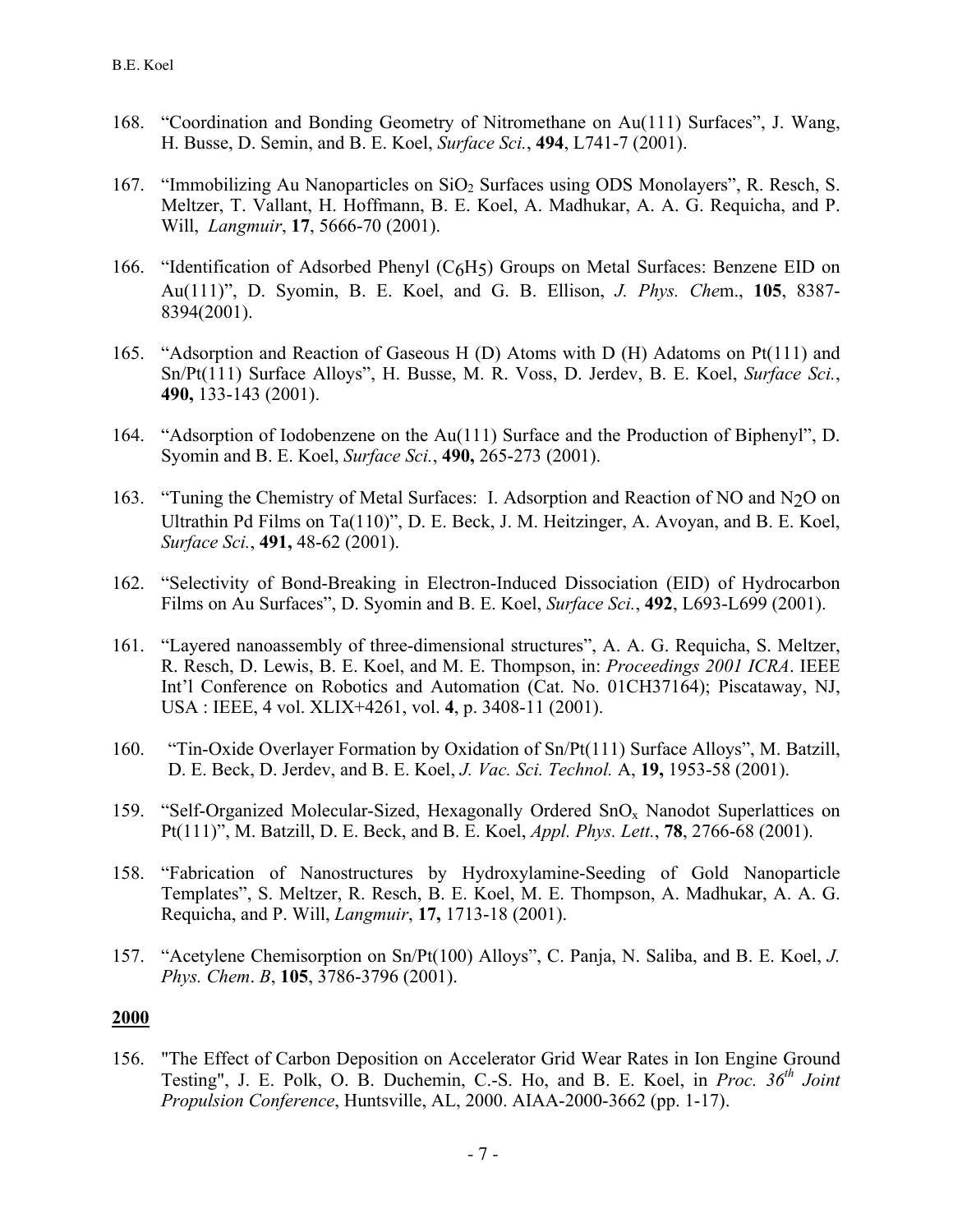- 155. "Electronic Contrast in Scanning Tunneling Microscopy of Sn/Pt(111) Surface Alloys", M. Batzill, D. E. Beck, and B. E. Koel, *Surface Sci.*, **466**, L821-L826 (2000).
- 154. "Coking Resistance of Pt-Sn alloys Probed by Acetylene Chemisorption", C. Panja, N. Saliba, and B. E. Koel, *Catal. Lett.*, **68**, 175-180 (2000).
- 153. "Bi Adsorption and Poisoning on Ni(100) Surfaces as Probed by CO Chemisorption", C. Panja, M. E. Jones, J. M. Heitzinger, and B. E. Koel, *J. Phys. Chem.*, **104**, 3130-3139  $(2000)$ .
- 152. "Manipulation of gold nanoparticles in liquid environments using scanning force microscopy", R. Resch, D. Lewis, S. Meltzer, N. Montoya, B. E. Koel, A. Madhukar, A. A. G. Requicha, and P. Will, *Ultramicroscopy*, **82**, 135-139 (2000).
- 151. "Influence of Alloyed Sn on Adsorption and Reaction of NO on Pt(100) Surfaces ", C. Panja and B. E. Koel, *J. Phys. Chem.,* **104**, 2486-2497(2000).
- 150. "Scanning Force Microscopy Study of Etch Pits Formed during Dissolution of a Barite (001) Surface in CDTA and EDTA Solutions," K.-S. Wang, R. Resch, K. Dunn, P. Shuler, Y. Tang, B. E. Koel, and T. F. Yen, *Langmuir,* **16**, 649-655 (2000).

- 149. "Towards Hierarchical Nanoassembly", A. A. G. Requicha, R. Resch, N. Montoya, B. E. Koel, A. Madhukar, and P. Will, in: *Proceedings 1999 IEEE/RSJ Int'l Conference on Intelligent Robots and Systems*. Human and Environment Friendly Robots with High Intelligence and Emotional Quotients (Cat. No. 99CH36289); Piscataway, NJ, USA : IEEE, 3 vol. XXXVIII+1925, vol. **2**, p. 889-93 (1999).
- 148. "Study of the Dissolution of the Barium Sulfate (001) Surface with Hydrochloric Acid by Atomic Force Microscopy," K.-S. Wang, R. Resch, B. E. Koel, P. Shuler, Y. Tang, H. Chen and T. F. Yen, *J. Colloid and Interface Sci.*, **219**, 212-215 (1999).
- 147. "Linking and Manipulation of Gold Multi-Nanoparticle Structures using Dithiols and Scanning Force Microscopy", R. Resch, C. Baur, A. Bugacov, B. E. Koel, P. M. Echternach, A. Madhukar, N. Montoya, A. A. G. Requicha and P. Will, *J. Phys. Chem. B***, 103**, 3647-3650 (1999).
- 146. "Measuring the Tip-Sample Separation by Dynamic Force Microscopy", A. Bugacov, R. Resch, C. Baur, N. Montoya, K. Woronowicz, A. Papson, B. E. Koel, A. A. G. Requicha, and P. Will, *Probe Microscopy*, **1**, 345-354 (1999).
- 145. "Electrical Properties of K-doped Superfulleride Thin Films ", N. Swami, M. E. Thompson, and B. E. Koel, *J. Appl. Phys.*, **85**, 3696-700 (1999).
- 144. "Control of the Growth of Ordered  $C_{60}$  Films by Chemical Modification of Pt(111) Surfaces", H. He, N. Swami, and B. E. Koel, *Thin Solid Films*, **348**, 30-37 (1999).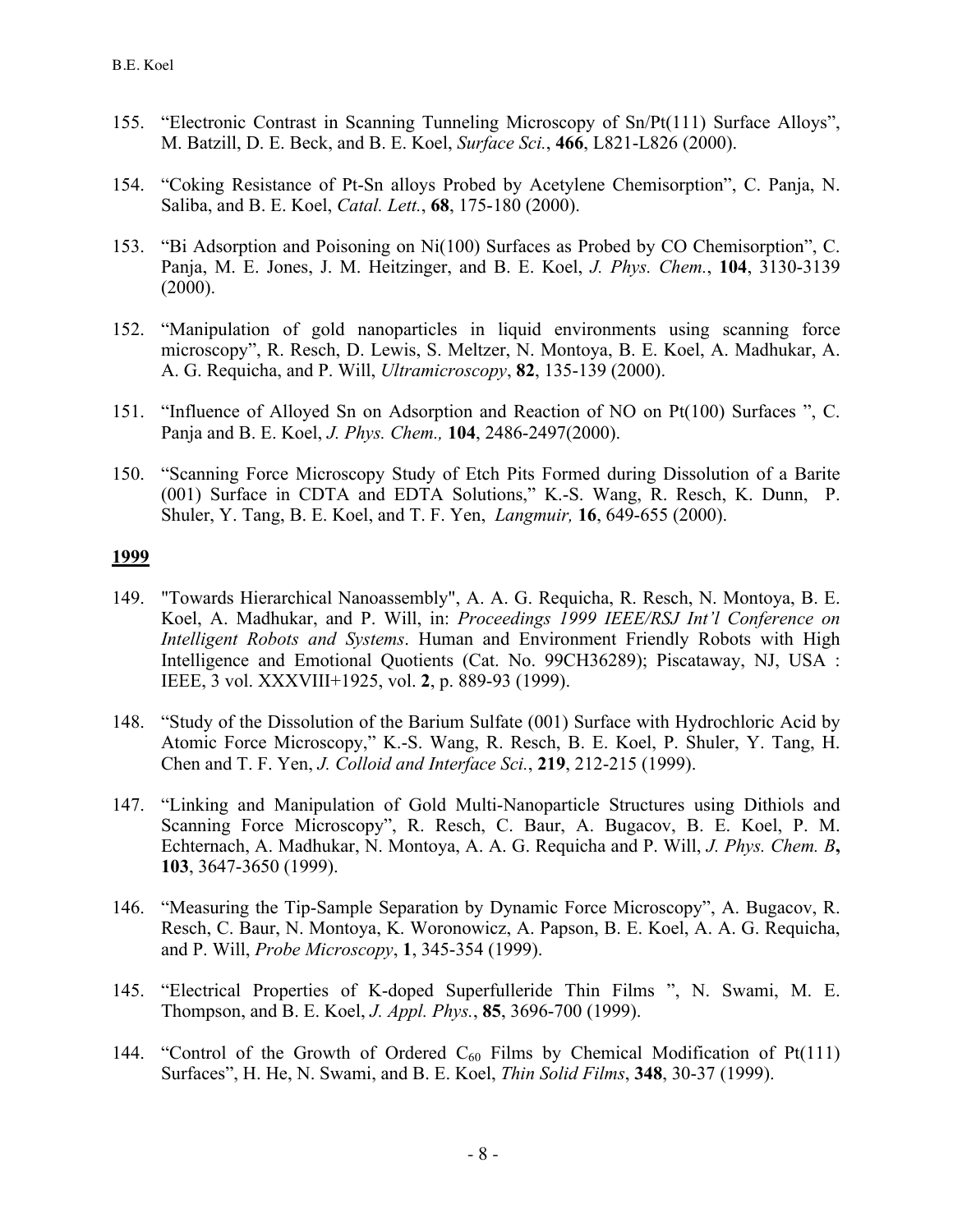- 143. "Dissolution of the Barite (001) Surface by the Chelating Agent DTPA as Studied with Non-Contact Atomic Force Microscopy," K.-S. Wang, R. Resch, K. Dunn, P. Shuler, Y. Tang, B. E. Koel, and T. F. Yen, *Colloids and Surfaces A*, **160**(3), 217-227 (1999).
- 142. "Reactions of  $N_2O_4$  with Ice at Low Temperatures on Au(111) Surfaces", J. Wang and B. E. Koel, *Surface Sci.*, **436**, 15-28 (1999).
- 141. "Oxidation of Ordered Sn/Pt(111) Surface Alloys and Thermal Stability of the Oxides Formed", N. A. Saliba, Y.-L. Tsai and B. E. Koel, *J. Phys. Chem.*, B **103**, 1532-1541 (1999).
- 140. "Ordering and Stabilization of C<sub>60</sub> Films on the  $(\sqrt{3} \times \sqrt{3})R30^\circ$  Sn/Pt(111) Surface Alloy", N. Swami, H. He and B. E. Koel, *Surface Sci.*, **425**, 141-151 (1999).
- 139. "Polymerization and Decomposition of  $C_{60}$  on Pt(111) Surfaces", N. Swami, H. He, and B. E. Koel, *Phys. Rev. B* , **59**, 8283-91 (1999).
- 138. "Reaction of C<sub>60</sub> with Oxygen Adatoms on Pt(111)", H. He, N. Swami, and B. E. Koel, *J. Chem. Phys.,* **110**, 1173-1179 (1999).
- 137. "Oxidation of Pt(111) by Ozone (O3) Under UHV Conditions", N. A. Saliba, Y.-L. Tsai, C. Panja, and B. E. Koel, *Surface Sci.*, **419**, 79-88 (1999).

- 136. "Probing the Influence of Alloyed Sn on Pt(100) Surface Chemistry by CO Chemisorption", C. Panja and B. E. Koel, *Israel J. Chem.,* **38**, 365-374 (1998).
- 135. "Building and Manipulating 3-D and Linked 2-D Structures of Nanoparticles Using Scanning Force Microscopy", R. Resch, C. Baur, A. Bugacov, B. E. Koel, A. Madhukar, and A. A. G. Requicha, *Langmuir*, **10**, 6613-6616 (1998). (Cover article)
- 134. "Adsorption of Thermal D Atoms on Sn/Pt(111) Surface Alloys", M. R. Voss, H. Busse, and B. E. Koel, *Surface Sci.*, **414**, 330-340 (1998).
- 133. "Manipulation of Nanoparticles Using Dynamic Force Microscopy: Simulations and Experiments", R. Resch, A. Bugacov, C. Baur, C. Gazen, B. E. Koel, A. Madhukar, A. A. G. Requicha, and P. Will, *Appl. Phys. A*, *Materials Science & Processing,* **67**, 265-271 (1998). (Invited)
- 132. "IRAS Studies of NO<sub>2</sub>, N<sub>2</sub>O<sub>3</sub> and N<sub>2</sub>O<sub>4</sub> Adsorbed on Au(111) Surfaces and Reactions with Coadsorbed H2O", J. Wang and B. E. Koel, *J. Phys. Chem. A,* **102**, 8573-8579 (1998).
- 131. "Nanoparticle Manipulation by Mechanical Pushing: Underlying Phenomena and Real-Time Monitoring", C. Baur, A. Bugacov, B. E. Koel, A. Madhukar, N. Montoya, T. R. Ramachandran, A. A. G. Requicha, R. Resch and P. Will, *Nanotechnology*, **9**, 360-364 (1998). (Cover article)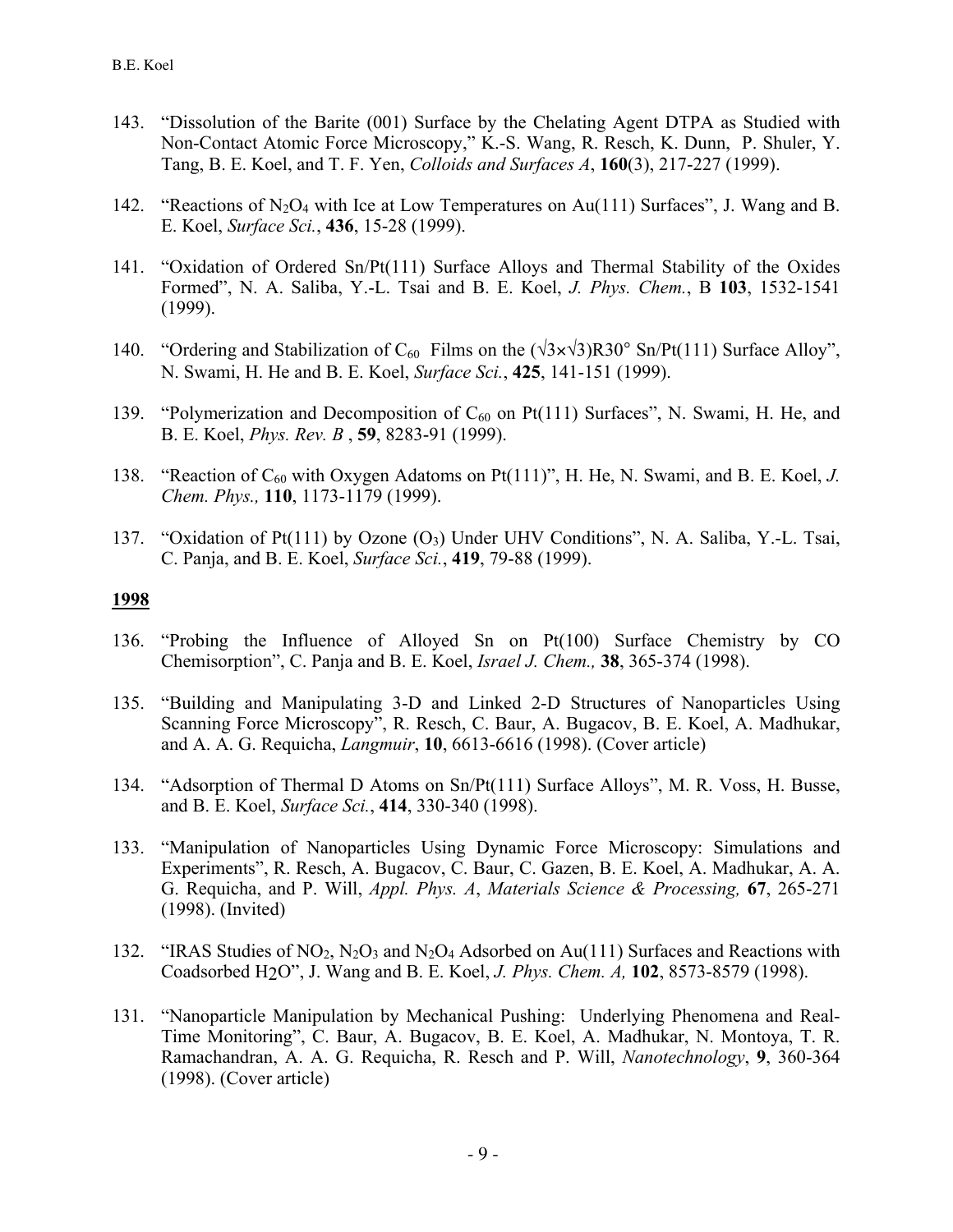- 130. "Deuterium Dissociation on Ordered Sn/Pt(111) Surface Alloys", P. Samson, A. Nesbitt, B. E. Koel, and A. Hodgson, *J. Chem. Phys.*, **109**, 3255-64 (1998).
- 129. "Nanorobotic Assembly of Two-Dimensional Structures", A. A. G. Requicha, C. Baur, A. Bugacov, B. C. Gazen, B. E. Koel, A. Madhukar, T. R. Ramachandran, R. Resch, and P. Will, in: *Proceedings 1998 IEEE Int'l Conf. on Robotics and Automation* (Cat. No. 98 CH36146); New York, NY, USA : IEEE, 4 vol. LXV+3744, vol. **4**, p. 3368-74 (1998).
- 128. "Chemisorbed Oxygen on Au(111) by a Novel Route:  $NO<sub>2</sub> + H<sub>2</sub>O$  Coadsorption", J. Wang, M. R. Voss, H. Busse, and B. E. Koel, *J. Phys. Chem. B***, 102**, 4693-4696 (1998).
- 127. "Imaging and Direct Manipulation of Nanoscale Three-Dimensional Features using the Non-Contact Atomic Force Microscope, T. R. Ramachandran, A. Madhukar, P. Chen, and B. E. Koel, *J. Vac. Sci. Technol. B***, 16***,* 1425-1429 (1998)*.*
- 126. "Growth and Characterization of Potassium-doped Superfulleride Thin Films", N. Swami, Y. You, M. E. Thompson, and B. E. Koel, *J. Vac. Sci. Technol. A*, **16**,. 2395-2399 (1998).
- 125. "Direct and Controlled Manipulation of Nanometer-Sized Particles Using the Non-Contact Atomic Force Microscope", T. R. Ramachandran, C. Baur, A. Bugacov, A. Madhukar, B. E. Koel, A. A. G. Requicha, and B. C. Gazen, *Nanotechnology*, **9**, 237-245 (1998).
- 124. "Adsorption of Oxygen on Au(111) by Exposure to Ozone", N. Saliba, D. H. Parker, and B. E. Koel, *Surface Sci.*, **410**, 270-282 (1998).
- 123. "Thermochemistry of the Selective Dehydrogenation of Cyclohexane to Benzene on Pt Surfaces", B. E. Koel, D. A. Blank, and E. A. Carter, *J. Molecular Catalysis A,* **131**, 39-53 (1998).
- 122. "A temperature programmed desorption study of the Reaction of Methylacetylene on Pt(111) and Sn/Pt(111) Surface Alloys", J. W. Peck, D. I. Mahon and B. E. Koel, *Surface Sci.*, **410**, 200-213 (1998).
- 121. "TPD, HREELS and UPS Study of the Adsorption and Reaction of Methyl Nitrite (CH3ONO) on Pt(111)", J. W. Peck, D. I. Mahon, D. E. Beck, B. Bansenauer and B. E. Koel, *Surface Sci.*, **410**, 214-227 (1998).
- 120. "Reactivity of Pt and Pt-Sn Alloy Surfaces Probed by Activation of  $C_5-C_8$  Cycloalkanes via Electron Induced Dissociation (EID) of Multilayers", Y.-L. Tsai and B. E. Koel, *Langmuir*, **14**, 1290-1300 (1998).
- 119. "TPD Study of the Adsorption and Reaction of Nitromethane and Methyl Nitrite on Ordered Pt-Sn Surface Alloys", J. W. Peck, D. I. Mahon, D. E. Beck, and B. E. Koel, *Surface Sci.*, **410**, 170-188 (1998).
- 118. "Adsorption of Methanol, Ethanol and Water on Well Characterized Pt-Sn Surface Alloys", C. Panja, N. Saliba, and B. E. Koel, *Surface Sci.*, **395**, 248-259 (1998).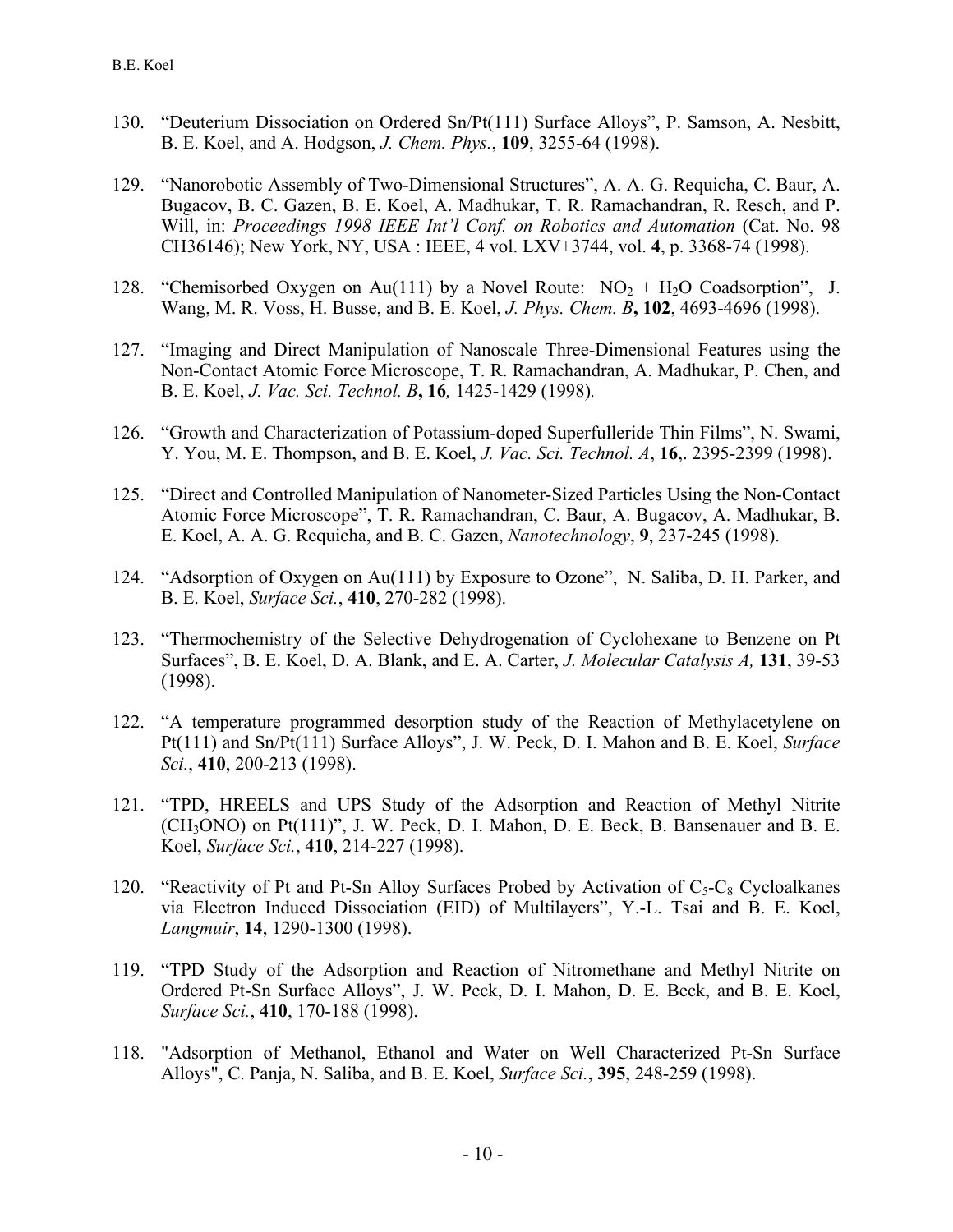- 117. "Methyl Nitrite Adsorption as a Novel Route to the Surface Methoxy Intermediate ", J. W. Peck, D. Beck, D. Mahon, C. Panja, N. Saliba, and B. E. Koel, *J. Phys. Chem.*, **102**, 3321- 3323 (1998).
- 116. "Nitromethane and Methyl Nitrite Adsorption on Au(111) Surfaces", J. Wang, B. A. Bansenauer, and B. E. Koel, *Langmuir*, **14**, 3255-3263 (1998).

- 115. "Probing the Structures of Bimetallic Sn/Rh(111) Surfaces: Alkali Ion Scattering and Xray Photoelectron Diffraction Studies", Y. Li, M. R. Voss, N. Swami, Y.-L. Tsai, and B. E. Koel, *Phys. Rev. B*, **56**, 15982-94 (1997).
- 114. "Importance of Hydrocarbon Fragment Diffusion in the Formation of Adsorbed Alkyls via EID of Multilayers on Pt(111)", Y.-L. Tsai and B. E. Koel, *J. Phys. Chem.*, **101**, 4781- 4786 (1997).
- 113. "Surface Processes", H. Busse and B. E. Koel, *Encyclopedia of Applied Physics*, Vol. 20, (VCH Publishers, Weinheim, 1997) pp. 273-309.
- 112. "Adsorption and Reaction of Nitromethane (CH<sub>3</sub>NO<sub>2</sub>) on Pt(111)", N. Saliba, J. Wang, B. A. Bansenauer, and B. E. Koel, *Surface Sci.*, **389**, 147-161 (1997).
- 111. "Temperature Programmed Desorption Investigation of the Adsorption and Reaction of Butene Isomers on Pt(111) and Ordered Pt-Sn Surface Alloys", Y.-L. Tsai and B. E. Koel, *J. Phys. Chem.*, **B101**, 2895-2906 (1997).
- 110. "Chemisorption of Ethylene, Propylene, and Isobutylene on Ordered Sn/Pt(111) Surface Alloys", Y.-L. Tsai, C. Xu and B. E. Koel, *Surface Sci.*, **385**, 37-59 (1997).
- 109. "Robotic Nanomanipulation with an SPM in a Networked Computing Environment", C. Baur, B. C. Gazen, B. E. Koel, T. R. Ramachandran, A. A. G. Requicha and L. Zini, *4th Int'l Conf. on Nanometer-Scale Science & Technology, Beijing, P. R. China*, September 8- 12, 1996; in *J. Vac. Sci. Technol. B*, **15**, 1577-1580 (1997).

### **1996**

108. "Selective Dehydrogenation of 1,3-Cyclohexadiene on Ordered Sn/Pt(111) Surface Alloys", J. W. Peck and B. E. Koel, *J. Amer. Chem. Soc.*, **118**, 2708-2717 (1996).

- 107. "Dehydrogenation of Methylcyclohexane on Pt(111)", C. Xu, B. E. Koel, M. A. Newton, N. A. Frei, and C. T. Campbell, *J. Phys. Chem.*, **99**, 16670-16675 (1995).
- 106. "Adsorption and Reaction of CH3COOH and CD3COOD on the MgO(100) Surface: An FTIR and TPD Study", C. Xu and B. E. Koel, *J. Chem. Phys.*, **102**, 8158-8166 (1995).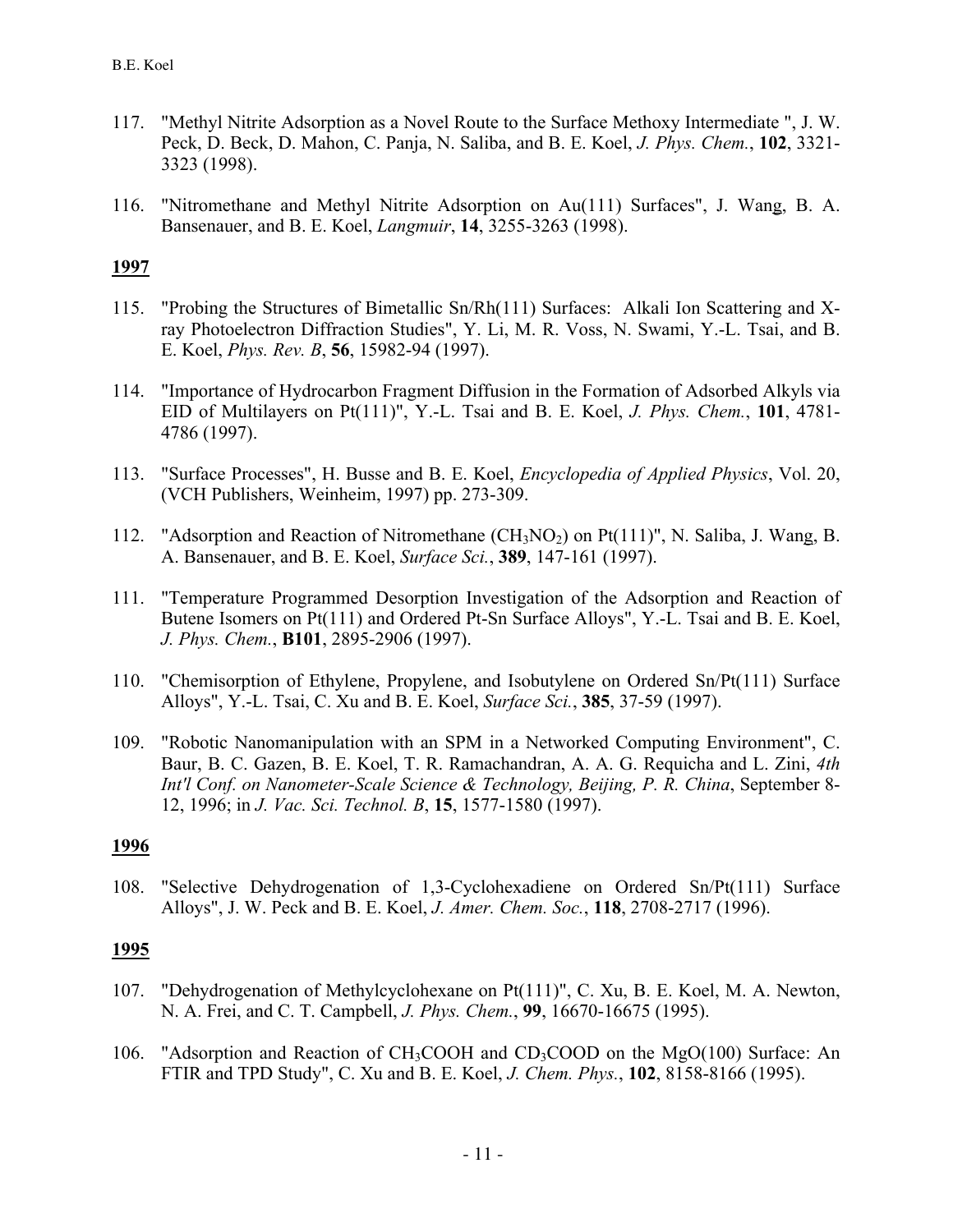- 105. "Structural Studies of Sn/Pt(100) Surfaces: Conditions for Alloy Formation", Y. Li and B. E. Koel, *Surface Sci.*, **330**, 193-206 (1995).
- 104. "Influence of Alloyed Sn Atoms on the Chemisorption Properties of Ni(111) as Probed by RAIRS and TPD Studies of CO Adsorption", C. Xu and B. E. Koel, *Surface Sci.*, **327**, 38- 46 (1995).

- 103. "Superfulleride Formation and Electronic Properties of  $C_{60}$  on K/Rh(111) Surfaces, L. Q. Jiang and B. E. Koel, *Chem. Phys. Lett.*, **223**, 69-75 (1994).
- 102. "Electronic and CO Chemisorption Properties of Ultrathin Pd Films Vapor-Deposited on Au(111)", A. Sellidj and B. E. Koel, *Phys. Rev. B*, **49**, 8367-8376 (1994).
- 101. "Surface Alloy Formation and the Structure of  $c(2\times2)$ -Sn/Ni(100) Determined by Low Energy Alkali Ion Scattering", Y. D. Li, L. Q. Jiang, and B. E. Koel, *Phys. Rev. B*, **49**, 2813-2820 (1994).
- 100. "A LEED, TPD, and HREELS Investigation of NO Adsorption on Sn/Pt(111) Surface Alloys", C. Xu and B. E. Koel, *Surface Sci.*, **310**, 198-208 (1994).
- 99. "Probing the Modifier Precursor State: Adsorption of CO on Sn/Pt(111) Surface Alloys", C. Xu and B. E. Koel, *Surface Sci.*, **304**, L505-L511 (1994).
- 98. "Dehydrogenation of Cyclohexene on Ordered Sn/Pt(111) Surface Alloys", C. Xu and B. E. Koel, *Surface Sci.*, **304**, 249-266 (1994).
- 97. "Adsorption of Cyclohexane and Benzene on Ordered Sn/Pt(111) Surface Alloys", C. Xu, Y.-L. Tsai, and B. E. Koel, *J. Phys. Chem.*, **98**, 585-593 (1994).
- 96. "Adsorption and Desorption Behavior of *n*-Butane and Isobutane on Pt(111) and Sn/Pt(111) Surface Alloys", C. Xu, B. E. Koel, and M. T. Paffett, *Langmuir*, **10**, 166-171 (1994).
- 95. "Adsorption Kinetics on Chemically Modified or Bimetallic Surfaces", C. Xu and B. E. Koel, *J. Chem. Phys.*, **100**, 664-670 (1994).
- 94. "Charge Transfer from Potassium into the  $t_{1g}$  Band of  $C_{60}$ ", L. Q. Jiang and B. E. Koel, *Phys. Rev. Lett.*, **72**, 140-143 (1994).

- 93. "Methylcyclohexane to Benzene Conversion over K-promoted Pt(111)", L. Q. Jiang, A. Avoyan, B. E. Koel, and J. L. Falconer, *J. Amer. Chem. Soc.*, **115**, 12106-12110 (1993).
- 92. "Model Reaction Studies of the Direct Synthesis of Methylchlorosilanes", K. A. Magrini, J. L. Falconer and B. E. Koel, in *Catalyzed Direct Reactions of Silicon*, K. M. Lewis and D. G. Rethwisch (Eds.), (Elsevier, 1993), 249-264 .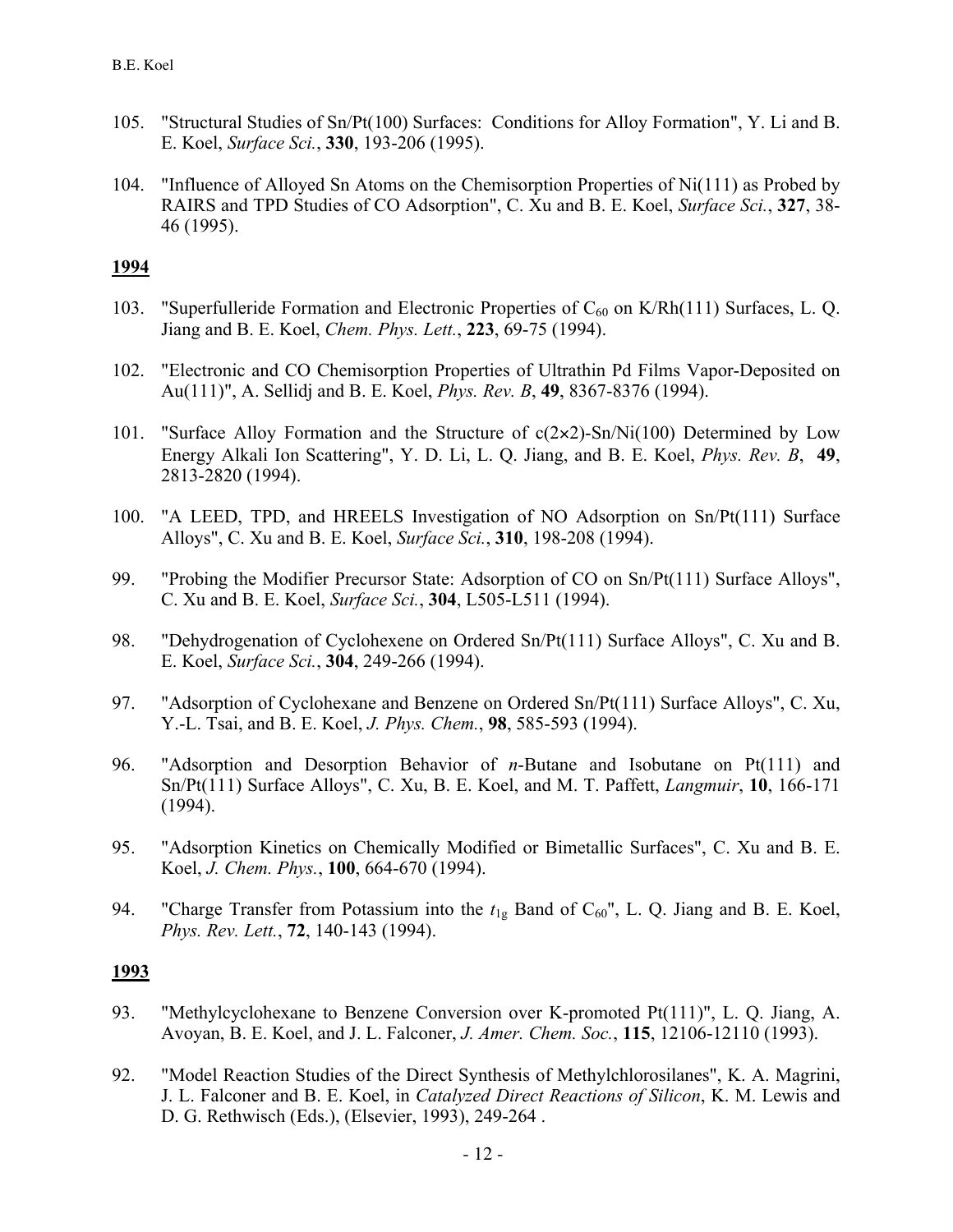- 91. "Electron-Induced Dissociation of Hydrocarbon Multilayers", C. Xu and B. E. Koel, *Surface Sci.*, **292**, L803-L809 (1993).
- 90. "Trajectory-Dependent Neutralization of Low Energy Li<sup>+</sup> Scattered from Alkali Adsorbates on Ni(111)", L. Q. Jiang, Y. D. Li, and B. E. Koel, *Phys. Rev. Lett.*, **70**, 2649- 2652 (1993).
- 89. "Vibrational and Electronic Properties of Monolayer and Multilayer  $C_{60}$  Films on Rh(111)", A. Sellidj and B. E. Koel, *J. Phys. Chem.*, **97**, 10076-10082 (1993).
- 88. "Chemisorption of Ethylene and Acetylene on Ultrathin Pd Films on Mo(100)", J. M. Heitzinger, S. C. Gebhard, and B. E. Koel, *J. Phys. Chem.*, **97**, 5327-5332 (1993).
- 87. "CO Chemisorption Properties of Ultrathin Pd Films on Ta(110)", A. Sellidj and B. E. Koel, *Surface Sci.*, **284**, 139-153 (1993).
- 86. "Hydrogen Adsorption and Absorption on Ultrathin Pd Films on Ta(110)", J. M. Heitzinger, A. Avoyan, and B. E. Koel, *Surface Sci.*, **294**, 251-264 (1993).
- 85. "A New Catalysis for Benzene Production from Acetylene under UHV Conditions: Sn/Pt(111) Surface Alloys", C. Xu, J. W. Peck, and B. E. Koel, *J. Amer. Chem. Soc.*, **115**, 751-755 (1993).
- 84. "Reactivity of Oxygen Adatoms on the Au(111) Surface", M. A. Lazaga, D. T. Wickham, D. H. Parker, G. N. Kastanas and B. E. Koel, in *Catalytic Selective Oxidation*, ACS Symposium Series, Vol. 523, S. T. Oyama and J. W. Hightower, Eds., (ACS Books, Washington, 1993), 90-109.
- 83. "Growth Mechanism and Structure of Ultrathin Pd Films Vapor-Deposited on Ta(110)", A. Sellidj and B. E. Koel, *Surface Sci.*, **281**, 223-233 (1993).
- 82. "Interaction of Chlorine with the Au(111) Surface in the Temperature Range of 120 1000 K", G. N. Kastanas and B. E. Koel, *Appl. Surface Sci.*, **64**, 235-249 (1993).

- 81. "Chemisorption of Hydrogen on Ultrathin Pd Films on Mo(100)", J. M. Heitzinger, S. C. Gebhard, and B. E. Koel, *Chem. Phys. Lett*., **200**, 65-70 (1992).
- 80. "Hydrocarbon Trapping and Condensation on Pt(111)", L. Q. Jiang and B. E. Koel, *J. Phys. Chem.*, **96**, 8694-8697 (1992).
- 79. "Chemisorption of CO on Ultrathin Films of Pd on Mo(100)", J. M. Heitzinger, S. C. Gebhard, and B. E. Koel, *Surface Sci.*, **275**, 209-222 (1992).
- 78. "Effects of K, O, and H Adatoms on the Adsorption Kinetics of CO on Pt(111)", L. Q. Jiang, B. E. Koel, and J. L. Falconer, *Surface Sci.*, **273**, 273-284 (1992).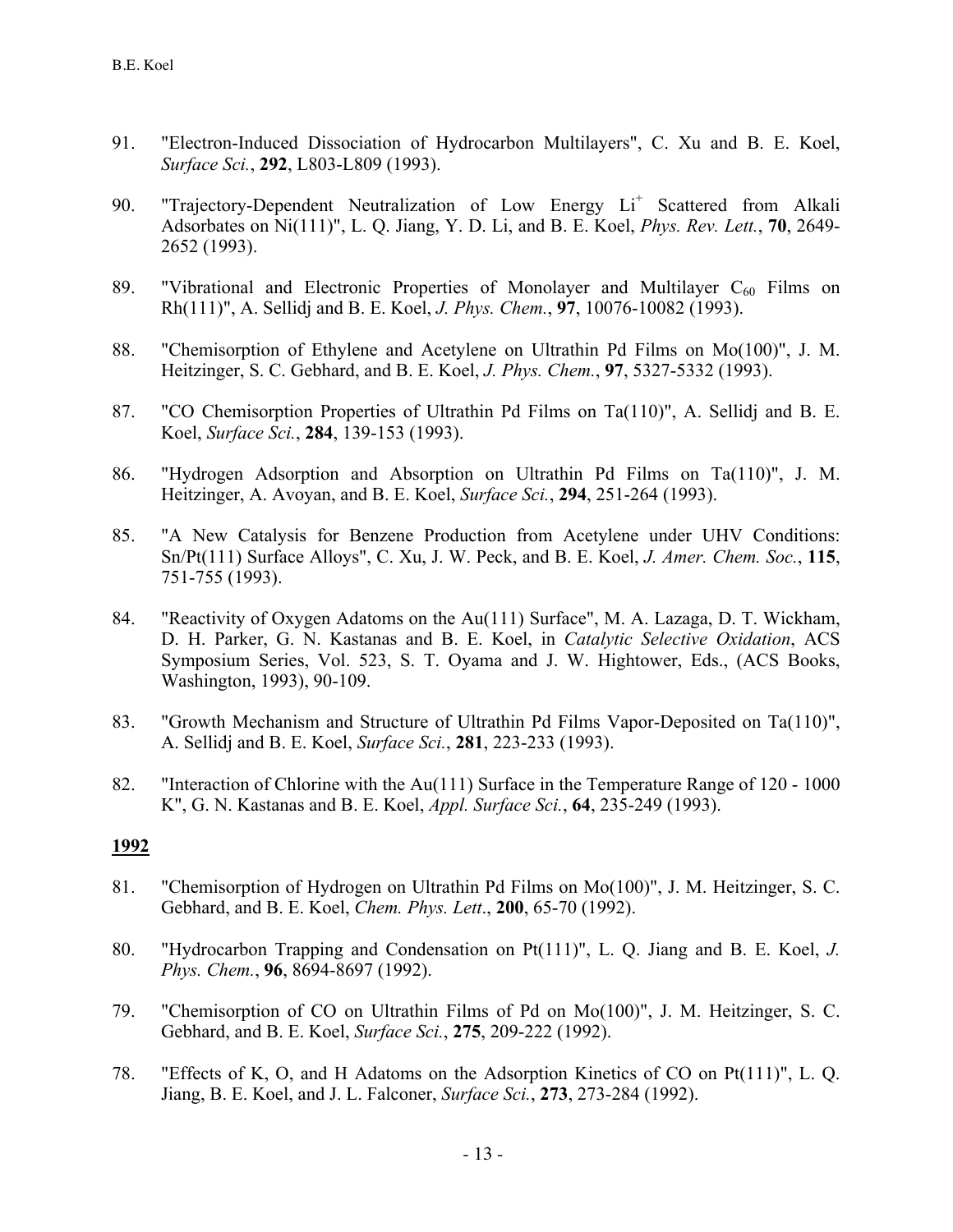- 77. "Low Energy Electron Induced Chemistry:  $C_2H_5Cl$  on Ag(111)", X.-L. Zhou, P. M. Blass, B. E. Koel, and J. M. White, *Surface Sci.*, **271**, 452-467 (1992).
- 76. "Low Energy Electron Induced Chemistry: CH3Cl on Ag(111)", X.-L. Zhou, P. M. Blass, B. E. Koel, and J. M. White, *Surface Sci.*, **271**, 427-451 (1992).
- 75. "Ultrathin Films of Pd on Au(111): Evidence for Surface Alloy Formation", B. E. Koel, A. Sellidj, and M. T. Paffett, *Phys. Rev. B*, **46**, 7846-7856 (1992).
- 74. "Influence of Potassium on the Adsorption of  $H_2$  on Pt(111)", S. C. Gebhard and B. E. Koel, *J. Phys. Chem.*, **96**, 7056-7063 (1992).
- 73. "Growth Mechanism and Structure of Ultrathin Palladium Films Formed by Deposition on Mo(100)", J. M. Heitzinger, S. C. Gebhard, D. H. Parker, and B. E. Koel, *Surface Sci.*, **260**, 151-162 (1992).
- 72. "High Resolution Electron Energy Loss Spectroscopy (HREELS)", B. E. Koel, in *Encyclopedia of Materials Characterization: Surfaces, Interfaces, Thin Films*, C. R. Brundle, C. A. Evans, Jr., and S. Wilson, Eds., (Butterworth, 1992), pp. 442-459.

- 71. "Hydrogen-Induced CO Displacement from the Pt(111) Surface: An Isothermal Kinetic Study", D. H. Parker, D. A. Fischer, J. Colbert, B. E. Koel, and J. L. Gland, *Surface Sci.*, **258**, 75-81 (1991).
- 70. "Structure of Metal Overlayers by Low Energy Alkali Ion Scattering: Cu/Ru (0001) and Sn/Pt (111)", S. H. Overbury, D. R. Mullins, M. T. Paffett, and B. E. Koel, in *The Structure of Surfaces III,* Springer Series in Surface Sciences, Vol. 24, M. A. Van Hove, K. Takayanagi, and X. D. Xie (Eds.), (Springer-Verlag, Heidelberg, 1991), pp. 323-327.
- 69. "A Vibrational Study of Borazine Adsorbed on Pt(111) and Au(111) Surfaces", R. J. Simonson, M. T. Paffett, M. E. Jones, and B. E. Koel, *Surface Sci.*, **254**, 29-44 (1991).
- 68. "Surface Structural Determination of Sn Deposited on Pt(111) by Low Energy Alkali Ion Scattering", S. H. Overbury, D. R. Mullins, M. T. Paffett, and B. E. Koel, *Surface Sci.*, **254**, 45-57 (1991).
- 67. "A Multitechnique Surface Science Examination of Sn Deposition on Pt(100)", M. T. Paffett, A. D. Logan, R. J. Simonson, and B. E. Koel, *Surface Sci.*, **250**, 123-138 (1991).
- 66. "Interpretation of the Carbon Auger Line Shapes for the Adsorption and Decomposition of Ethylene on Ni(100)", F. L. Hutson, D. E. Ramaker, B. E. Koel, and S. C. Gebhard, *Surface Sci.*, **248**, 119-133 (1991).
- 65. "Spectroscopic Evidence for Carbon-Carbon Bonding in "Carbidic" Layers on Metals", F. L. Hutson, D. E. Ramaker, and B. E. Koel, *Surface Sci.*, **248**, 104-118 (1991).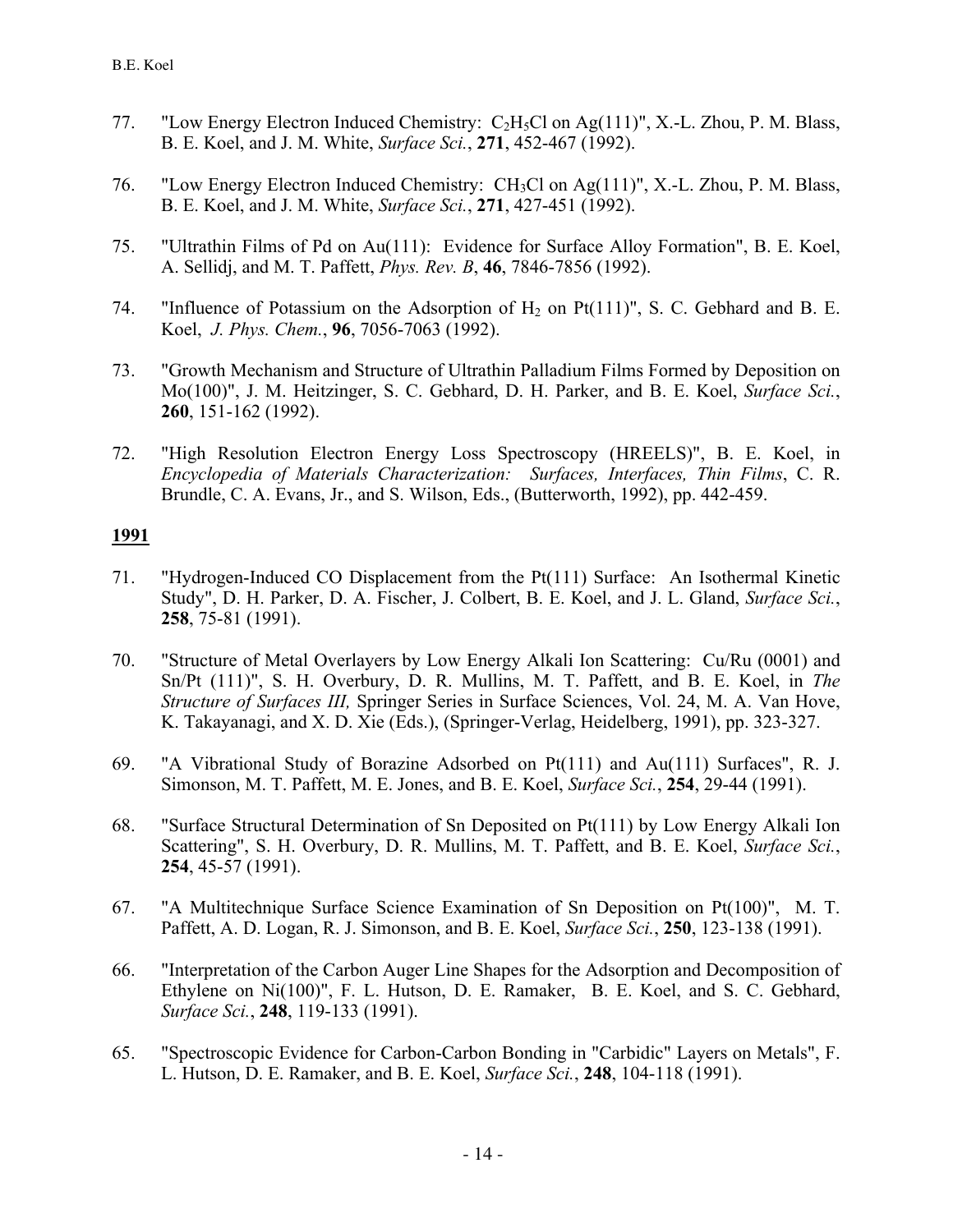- 64. "Methyl Chloride and Trichlorosilane Adsorption on Cu(110)", K. A. Magrini, S. Gebhard, B. E. Koel, and J. L. Falconer, *Surface Sci.*, **248**, 93-103 (1991).
- 63. "Adsorption of Nitrogen Dioxide and Nitric Oxide on Pd(111)", D. T. Wickham, B. A. Banse, and B. E. Koel, *Surface Sci.*, **243**, 83-95 (1991).

- 62. "Hydrogen-Induced Low Temperature CO Displacement from the Pt(111) Surface", D. H. Parker, D. A. Fischer, J. Colbert, B. E. Koel, and J. L. Gland, *Surface Sci.*, **236**, L372- L376 (1990).
- 61. "Adsorption of Nitrogen Dioxide on Polycrystalline Gold", D. T. Wickham, B. A. Banse, and B. E. Koel, *Catal. Lett.,* **6**, 163-172 (1990).
- 60. "Chemisorption of CO,  $H_2$ , and  $O_2$  on Ordered Sn/Pt(111) Surface Alloys", M. T. Paffett, S. C. Gebhard, R. G. Windham, and B. E. Koel, *J. Phys. Chem.*, **94**, 6831-6839 (1990).
- 59. "Interaction of Oxygen with  $Pd(111)$ : High Effective O<sub>2</sub> Pressure Conditions by Using Nitrogen Dioxide", B. A. Banse and B. E. Koel, *Surface Sci.*, **232**, 275-285 (1990).
- 58. "Interaction of Dimethylamine with Clean and Partially Oxidized Copper Surfaces", J. A. Kelber, J. W. Rogers, Jr., B. A. Banse, and B. E. Koel, *Appl. Surface Sci.*, **44**, 193-204 (1990).
- 57. "Temperature Programmed Desorption of Bi on Ni(100)", M. E. Jones, J. M. Heitzinger, R. J. Smith, and B. E. Koel, *J. Vac. Sci. Technol.*, **A 8**, 2512-2516 (1990).
- 56. "Chemisorption of High Coverages of Atomic Oxygen on the Pt(111), Pd(111), and Au(111) Surfaces", D. H. Parker and B. E. Koel, *J. Vac. Sci. Technol.*, **A 8**, 2585-2590 (1990).
- 55. "The Adsorption of CO on Pd Thin Films on Ta(110)", B. E. Koel, R. Smith, and P. J. Berlowitz, *Surface Sci.*, **231**, 325-332 (1990).
- 54. "Determination of the Reaction Order and Activation Energy for Desorption Kinetics Using TPD Spectra: Application to  $D_2$  Desorption from Ag(111)", D. Parker, M. E. Jones and B. E. Koel, *Surface Sci.*, **233**, 65-74 (1990).
- 53. "Reactions of the Adsorption Isomers of Nitrogen Dioxide on Well-Defined Surfaces", B. E. Koel, in *Chemically Modified Surfaces*, Vol. 3, D. E. Leyden (Ed.), (Gordon and Breach, 1990), pp. 189-194.
- 52. "A Method for Estimating Surface Reaction Energetics: Application to the Mechanism of Ethylene Decomposition on Pt(111)", E. A. Carter and B. E. Koel, *Surface Sci.*, **226**, 339- 357 (1990).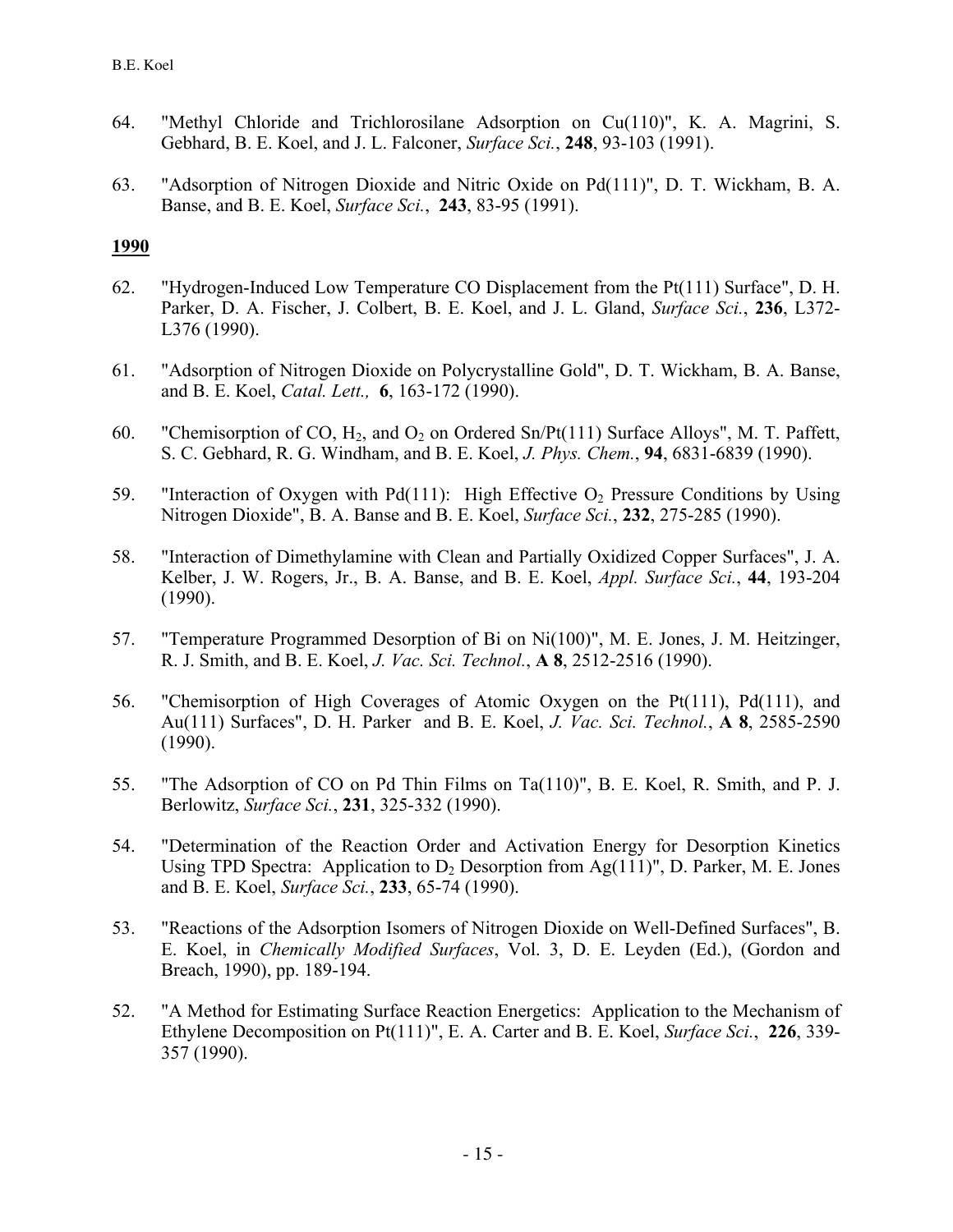- 51. "A Comprehensive Investigation of HCl- and  $Br_2/NH_3(aq)$ -Etched p-InP Interfaces", P. R. Segar, C. A. Koval, B. E. Koel and S. C. Gebhard, *J. Electrochem. Soc.*, **137**, 544-552 (1990).
- 50. "Coadsorption of Ethylene and Potassium on Pt(111). 2. Influence of Potassium on the Decomposition of Ethylene", R. G. Windham and B. E. Koel, *J. Phys. Chem.*, **94**, 1489- 1496 (1990).

- 49. "Electronic Effects of Surface Oxygen on the Bonding of NO to Pt(111)", M. E. Bartram, R. G. Windham, B. E. Koel, and E. A. Carter, *Surface Sci.*, **219**, 467-489 (1989).
- 48. "Chemisorption of Ethylene on Ordered Sn/Pt(111) Surface Alloys", S. C. Gebhard, R. G. Windham, B. E. Koel, and M. T. Paffett, *Surface Sci.*, **223**, 449-464 (1989).
- 47. "The Adsorption of Nitric Oxide and Nitrogen Dioxide on Polycrystalline Platinum", D. T. Wickham, B. A. Banse, and B. E. Koel, *Surface Sci.*, **223**, 82-100 (1989).
- 46. "Small Scale Electrochemical Cleaning of Molybdenum to Improve Spot-Welding Characteristics", M. E. Jones, B. E. Koel, and R. T. Weppner, *Rev. Sci. Instrum.*, **60**, 3067-3068 (1989).
- 45. "Transient Kinetic Studies of the Catalytic Reduction of NO by CO on Platinum", B. A. Banse, D. T. Wickham, and B. E. Koel, *J. Catal.*, **119**, 238-248 (1989).
- 44. "Chemisorption of Atomic Hydrogen on Clean and Cl-covered Ag(111)", X. L. Zhou, J. M. White and B. E. Koel, *Surface Sci.*, **218**, 201-210 (1989).
- 43. "Direct Formation of  $(CH_3)$  <sub>2</sub>HSiCl from Si and CH<sub>3</sub>Cl", K. A. Magrini, J. L. Falconer and B. E. Koel, *J. Phys. Chem.*, **93**, 5563-5568 (1989).
- 42. "Study of High Coverages of Atomic Oxygen on the Pt(111) Surface", D. H. Parker, M. E. Bartram, and B. E. Koel, *Surface Sci.*, **217**, 489-510 (1989).
- 41. "The Molecular Adsorption of  $NO<sub>2</sub>$  and the Formation of  $N<sub>2</sub>O<sub>3</sub>$  on Au(111)", M. E. Bartram and B. E. Koel, *Surface Sci.*, **213**, 137-156 (1989).
- 40. "A Multitechnique Surface Analysis Study of the Adsorption of  $H_2$ , CO, and  $O_2$  on Bi/Pt(111) Surfaces", M. T. Paffett, C. T. Campbell, R. G. Windham, and B. E. Koel, *Surface Sci.*, **207**, 274-296 (1989).

### **1988**

39. "Steady-State Kinetics of the Catalytic Reduction of Nitrogen Dioxide by Carbon Monoxide on Platinum", D. T. Wickham and B. E. Koel, *J. Catal.*, **114**, 207-216 (1988).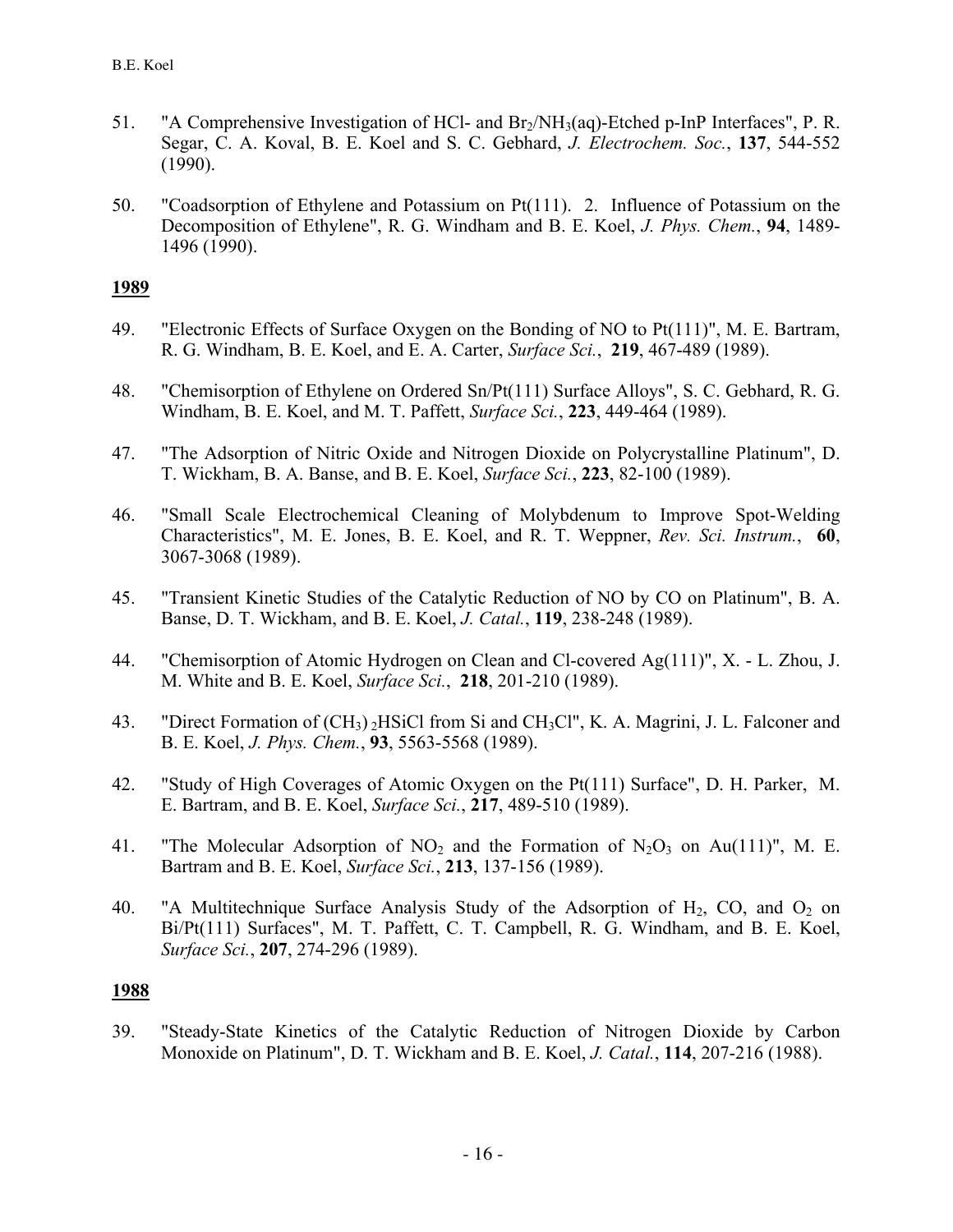- 38. "Coadsorption of Ethylene and Potassium on Pt(111). 1. Formation of a  $\pi$ -bonded State of Ethylene", R. G. Windham, M. E. Bartram, and B. E. Koel, *J. Phys. Chem.*, **92**, 2862- 2870 (1988).
- 37. "Studies of the Ensemble Size Requirements for Ethylene Adsorption and Decomposition on Pt(111): Ethylene and Bismuth Coadsorption", R. G. Windham, B. E. Koel, and M. T. Paffett, *Langmuir*, **4**, 1113-1118 (1988).
- 36. "NO2 Chemisorption: An Example of Surface Linkage Isomerism", M. E. Bartram and B. E. Koel, *J. Vac. Sci. Technol.*, **A 6**, 782-784 (1988). (Summary Abstract)
- 35. "Coadsorption of Nitrogen Dioxide and Oxygen on Pt(111)", M. E. Bartram, R. G. Windham, and B. E. Koel, *Langmuir* , **4**, 240-246 (1988).
- 34. "Surface Chemistry of Thin Palladium Films", D. L. Neiman and B. E. Koel, in *Physical and Chemical Properties of Thin Metal Overlayers and Alloy Surfaces*, D. M. Zehner and D. W. Goodman (Eds.),(Materials Research Society, Pittsburgh, PA, 1988), p. 143-153.

- 33. "A Model Study of Alkali Promotion of Water-Gas Shift Catalysts: Cs/Cu(111)", C. T. Campbell and B. E. Koel, *Surface Sci.*, **186**, 393-411 (1987).
- 32. "Surface Science Studies of the Water-Gas Shift Reaction on a Model Cu(111) Catalyst", C. T. Campbell, B. E. Koel, and K. A. Daube, *J. Vac. Sci. Technol.*, **A 5**, 810-813 (1987).
- 31. "The Influence of Potassium on Ethylene Adsorption and Decomposition on Pt(111)", R. G. Windham, M. E. Bartram, and B. E. Koel, *J. Vac. Sci. Technol.*, **A 5**, 457-458 (1987). (Summary Abstract)
- 30. "The Molecular Adsorption of Nitrogen Dioxide on Pt(111) Studied by Temperature Programmed Desorption and Vibrational Spectroscopy", M. E. Bartram, R. G. Windham, and B. E. Koel, *Surface. Sci.*, **184**, 57-74 (1987).
- 29. "H2S/Cu(111): A Model Study of Sulfur Poisoning of Water Gas Shift Catalysts", C. T. Campbell and B. E. Koel, *Surface Sci.*, **183**, 100-112 (1987).
- 28. "Bonding and Thermal Decomposition of Propylene, Propadiene, and Methylacetylene on the Rh(111) Single-Crystal Surface", B. E. Bent, C. M. Mate, J. E. Crowell, B. E. Koel, and G. A. Somorjai, *J. Phys. Chem.*, **91**, 1493-1502 (1987).
- 27. "Chemical Modification of Surface Properties", B. E. Koel and R. G. Windham, in Proceedings, *Industry-University Advanced Materials Conference*, Denver, CO, J. G. Morse (Ed.), (The Metallurgical Society, Inc., Warrendale, PA, 1987), pp. 77-87.

### **1986**

26. "Auger Lineshape Determination of the Hybridization of Ethylene Adsorbed on Ni(100)", B. E. Koel and D. L. Neiman, *Chem. Phys. Lett.*, **130**, 164-169 (1986).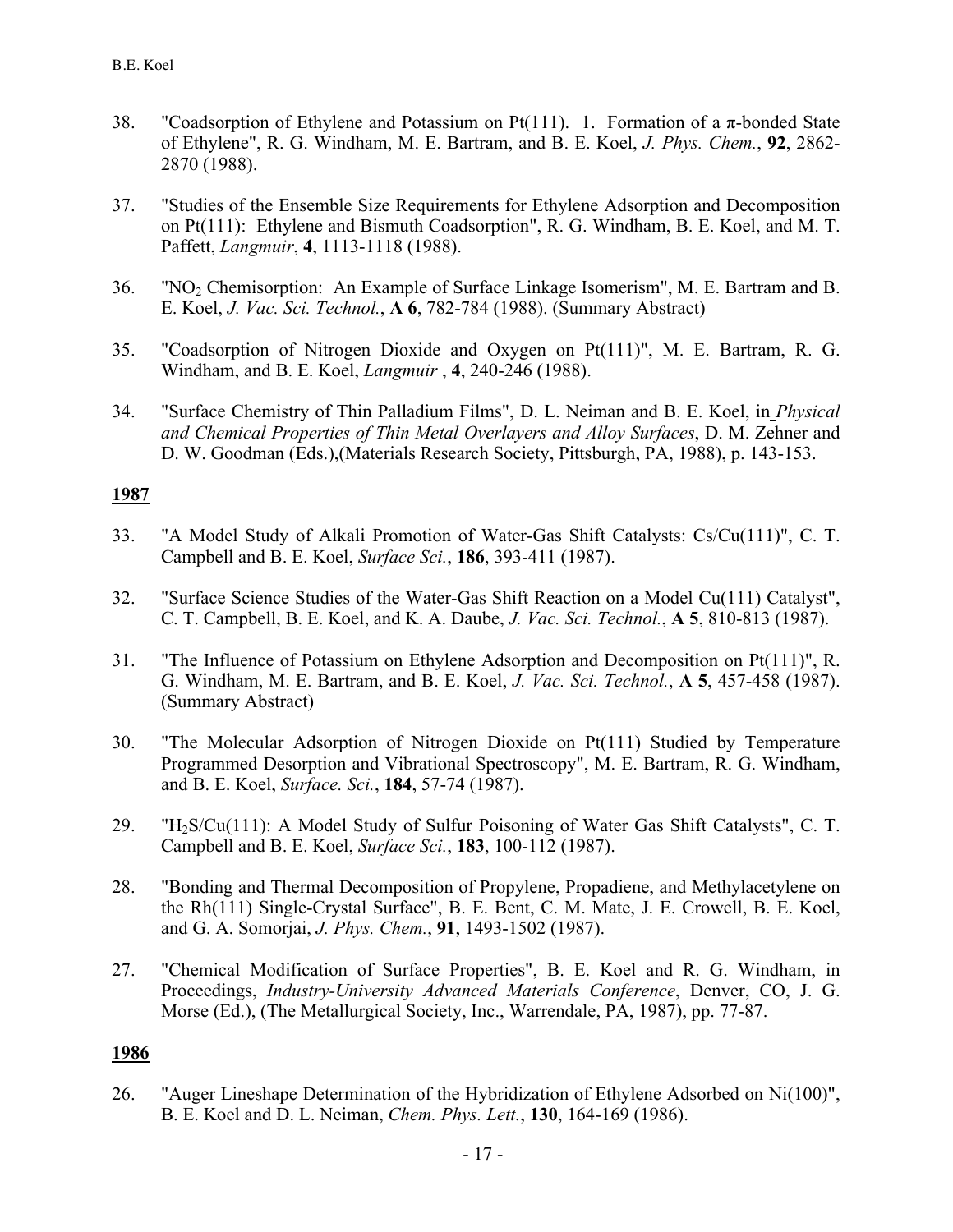25. "Thermal Decomposition of Benzene on the Rh(111) Crystal Surface", B. E. Koel, J. E. Crowell, C. M. Mate, B. E. Bent, and G. A. Somorjai, *J. Phys. Chem.*, **90**, 2949-2956 (1986).

# **1985**

- 24. "Vibrational Spectroscopy of Adsorbed Monolayers", B. E. Koel, *Scanning Electron Microsc.*, **1985 Vol. IV**, 1421-1440, (1985).
- 23. "Chlorine Promotion of Selective Ethylene Oxidation over Ag(110): Kinetics and Mechanism", C. T. Campbell and B. E. Koel, *J. Catal.*, **92**, 272-283 (1985).
- 22. Chapter 3 "Surface Structural Chemistry", B. E. Koel and G. A. Somorjai, in *Catalysis: Science and Technology*, Vol. 7, J. R. Anderson and M. Boudart, (Eds.),(Springer-Verlag, New York, 1985), pp. 159-218.

# **1984**

- 21. "Hydrogenation and H, D Exchange Studies of Ethylidyne (CCH3) on Rh(111) Crystal Surfaces at 1 atm. Pressure Using High Resolution Electron Energy Loss Spectroscopy", B. E. Koel, B. E. Bent and G. A. Somorjai, *Surface Sci.*, **146**, 211-228 (1984).
- 20. "A High Resolution Electron Energy Loss Spectroscopy Study of the Surface Structure of Benzene Adsorbed on the Rh(111) Crystal Face", B. E. Koel, J. E. Crowell, C. M. Mate and G. A. Somorjai, *J. Phys. Chem.*, **88**, 1988-1996 (1984).

# **1983**

- 19. "LEED and HREELS Studies of Benzene Adsorbed on Rh(111)", M. A. Van Hove, R. Lin, R. J. Koestner, B. E. Koel, M. Mate, J. E. Crowell and G. A. Somorjai, *Vacuum* , **33**, 860-861 (1983).
- 18. "Photon- and Electron-Stimulated Desorption from Rare Earth Oxides", G. Loubriel, M. L. Knotek, R. H. Stulen, B. E. Koel, and C. C. Parks, *J. Vac. Sci. Technol.* **A 1**, 1145-1148 (1983)
- 17. "Vibrational Spectroscopy Using HREELS of Benzene Adsorbed on the Rh(111) Crystal Surface", B. E. Koel and G. A. Somorjai, *J. Electron Spectrosc. Relat. Phenom.*, **29**, 287- 292 (1983).

- 16. "Hydrogen Surface Segregation on Si(111) by Photon Stimulated Desorption at the Si K-Edge", M. L. Knotek, G. M. Loubriel, R. H. Stulen, C. C. Parks and B. E. Koel, *Phys. Rev.*, **B 26**, 2292-2295 (1982).
- 15. "The Adsorption and Decomposition of Ethylene on Ni(100)", B. E. Koel, J. M. White and D. W. Goodman, *Chem. Phys. Lett.*, **88**, 236-242 (1982).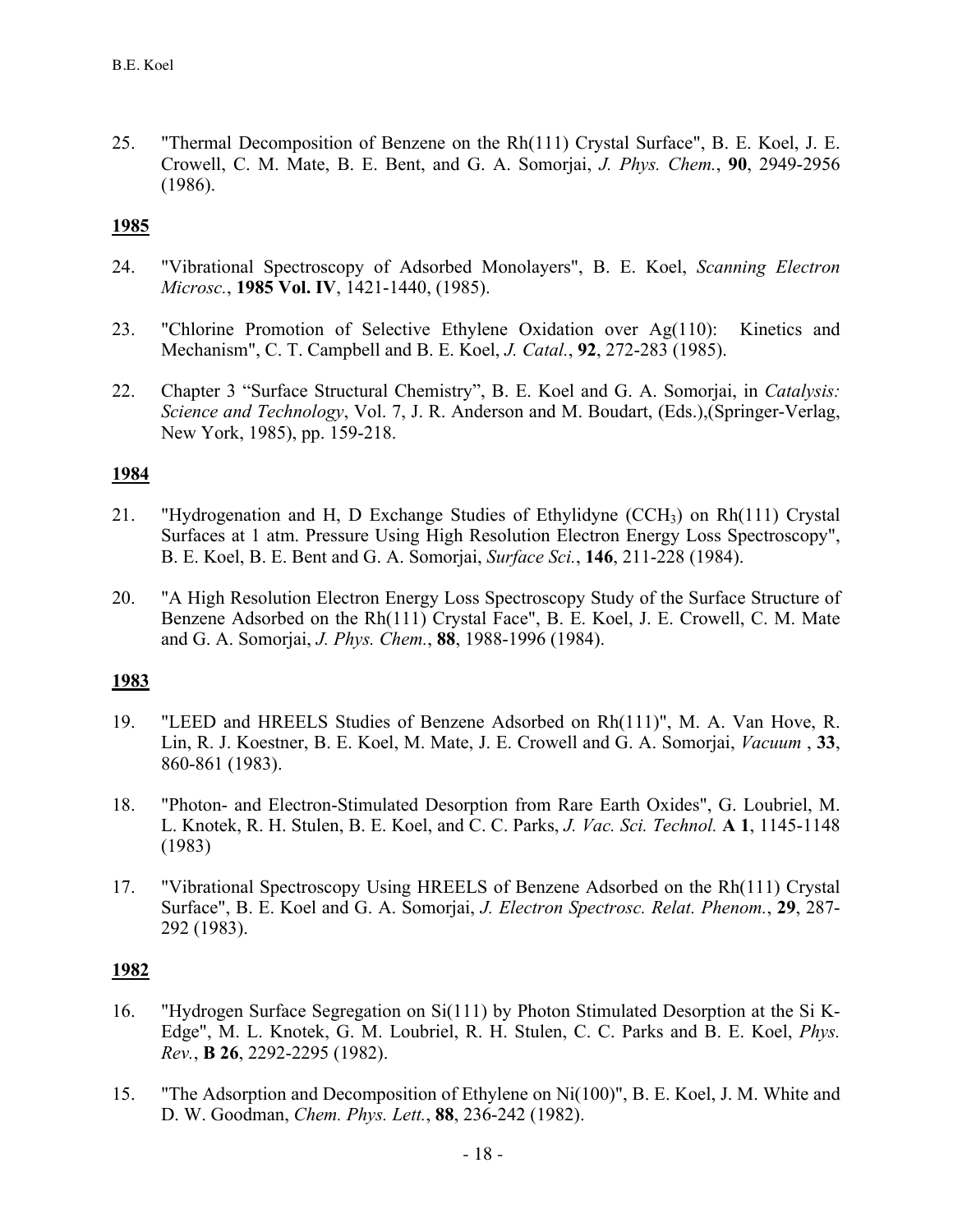- 14. "Low Temperature Coadsorption of Hydrogen and Carbon Monoxide on Ni(100): II. ELS and XPS Studies", B. E. Koel, D. E. Peebles and J. M. White, *Surface Sci.*, **125**, 739-761 (1983).
- 13. "Low Temperature Coadsorption of Hydrogen and Carbon Monoxide on Ni(100): I. TPD, Δφ, and UPS Studies", B. E. Koel, D. E. Peebles and J. M. White, *Surface Sci.*, **125**, 709- 73 (1983).
- 12. "C(KVV) Auger Line Shape of Chemisorbed CO", B. E. Koel, J. M. White and G. M. Loubriel, *J. Chem. Phys.*, **77**, 2665-2669 (1982).
- 11. "An Electron Spectroscopic Study of Coadsorbed H2 and CO on Ni(100)", B. E. Koel, D. E. Peebles and J. M. White, *J. Vac. Sci. Technol.*, **20**, 889-890 (1982).
- 10. "Resonant Photon-Stimulated Desorption of Ions from Oxidized Cerium", B. E. Koel, G. Loubriel, M. L. Knotek, R. H. Stulen, R. A. Rosenberg and C. C. Parks, *Phys. Rev.*, **B 25**, 5551-5554 (1982).
- 9. "Water-Induced Effects on CO Adsorption on Ru(001)", H.-I. Lee, B. E. Koel, W. M. Daniel and J. M. White, *J. Catal.*, **74**, 192-195 (1982).

- 8. "The Interaction of Coadsorbed Hydrogen and Carbon Monoxide on Ni(100)", B. E. Koel, D. E. Peebles and J. M. White, *Surface Sci.*, **107**, L367-L373 (1981).
- 7. "Interference of O  $K_{\alpha}$  Ghost Features in X-ray Excited Auger Spectra", B. E. Koel and J. M. White, *J. Electron Spectrosc. Relat. Phenom.*, **22**, 237-245 (1981).

- 6. "X-ray Photoelectron Study of the Reaction of Water with Cerium", B. E. Koel, G. Praline, H.-I. Lee, J. M. White and R. L. Hance, *J. Electron Spectrosc. Relat. Phenom.*, **21**, 31-46 (1980).
- 5. "X-ray Photoelectron Study of the Reaction of Oxygen with Cerium", G. Praline, B. E. Koel, R. L. Hance, H.-I. Lee and J. M. White, *J. Electron Spectrosc. Relat. Phenom.*, **21**, 17-30 (1980).
- 4. "Incorporation of Oxygen Chemisorbed on Ru(001)", G. Praline, B. E. Koel, H.-I. Lee and J. M. White, *Applic. Surface Sci.* **5**, 296-312 (1980).
- 3. "The Behavior of  $H_2O$ , CO, and  $O_2$  on the Basal Plane of Ruthenium", H.-I. Lee, W. M. Daniel, G. Praline, B. E. Koel and J. M. White, *Kinam* , **2A**, 45-79 (1980).
- 2. "Photoeffects on Reactions over Transition Metals", B. E. Koel, J. M. White, J. L. Erskine and P. R. Antoniewicz, in *Advances in Chemistry Series No. 184, Interfacial*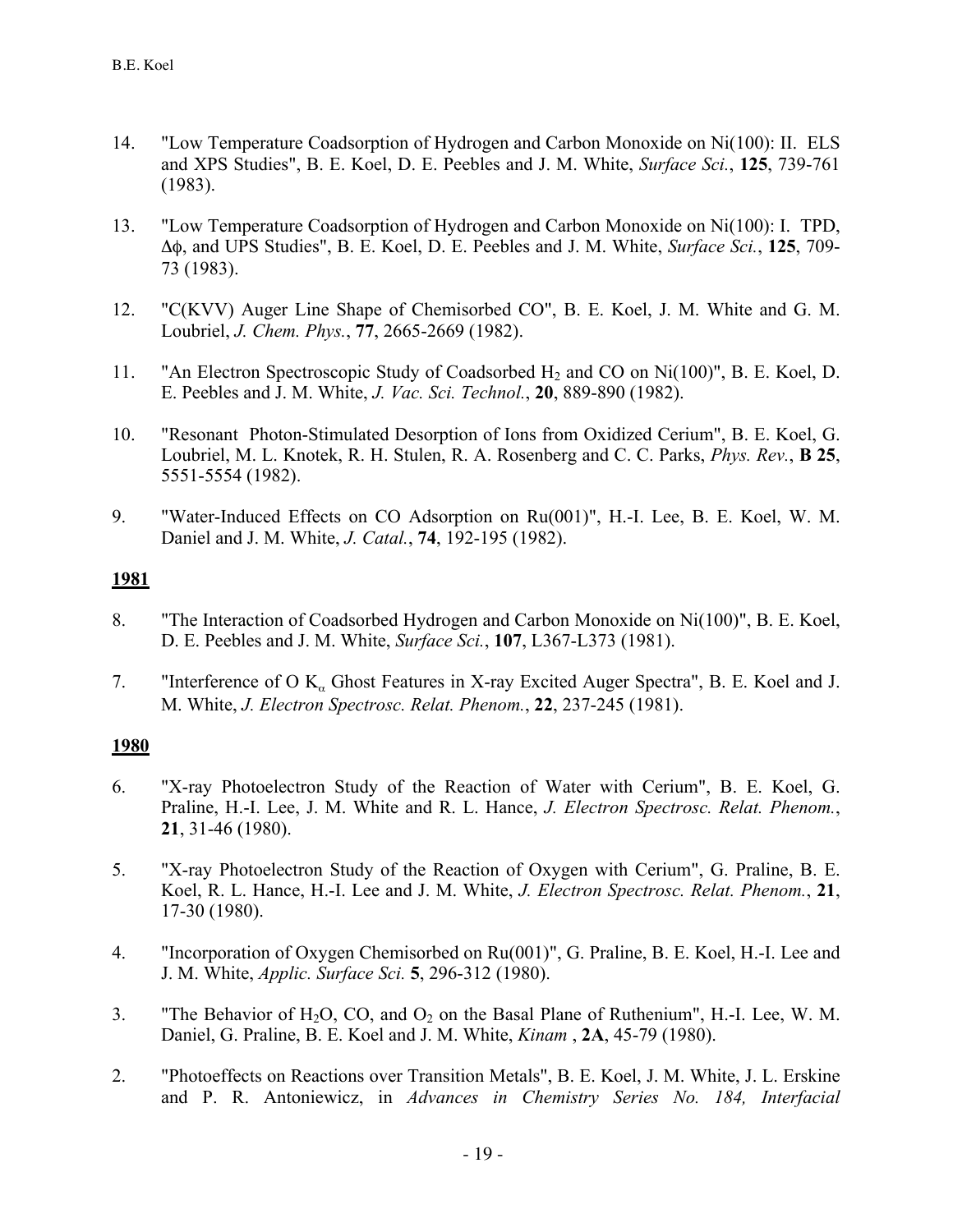*Photoprocesses: Energy Conversion and Synthesis*, M. S. Wrighton (Ed.) (ACS, Washington, D. C., 1980), pp. 27-45.

## **1979**

1. "Oxygen Chemisorption on a Stepped Ru(001) Crystal", S. L. Parrott, G. Praline, B. E. Koel, J. M. White and T. N. Taylor, *J. Chem. Phys.*, **71**, 3352-3354 (1979).

#### **Book Chapters, Application Notes, Symposia, and Book Reviews:**

- 233. Chapter: "Structure, Characterization and Reactivity of Pt-Alloy Surfaces", B. E. Koel, in *Model Systems in Catalysis: From Single Crystals and Size Selected Clusters to Supported Enzyme Mimics,* R. M. Rioux (Ed.), (Springer, 2009), in press.
- 225. Chapter 5.3.4 "Promoters and Poisons", B. E. Koel and J. Kim, in *Handbook of Heterogeneous Catalysis*, 2nd Edition, G. Ertl, H. Knözinger, F. Schüth, and J. Weitkamp (Eds.), (VCH, Weinheim, Germany, 2008), pp. 1593-1624.
- 218. Chapter 3.8.4 "Adsorbed  $CO_2$ ,  $NO_2$ ,  $O_3$ ,  $SO_2$ ,  $OCS$ , and  $N_2O$  on Metals", C. Panja, J. Kim, E. C. Samano, and B. E. Koel, in *Adsorbed Layers on Surfaces*, Landolt-Bornstein Volume III/42 , H. Bonzel (Ed.), (Springer-Verlag, Berlin-Heidelberg, 2006), pp. 170-241.
- 189. Chapter 25 "Surfaces and Films", B. E. Koel and R. Resch, in *Physics Desk Reference,*  $3^{rd}$  ed., edited by E. R. Cohen, D. R. Lide, and G. L. Trigg (AIP Press, New York, 2003), pp. 756-790.
- 188. "State-of-the-art characterization of single-crystal surfaces—a view of nanostructures", M. Batzill, S. Banerjee, and B. E. Koel, in *Catalysis and Electrocatalysis at Nanoparticle Surfaces*, A. Wieckowski, E. R. Savinova, and C. G. Vayenas (Eds.), (Marcel Dekker Inc., New York, 2003), pp. 109-169.
- 113. "Surface Processes", H. Busse and B. E. Koel, *Encyclopedia of Applied Physics*, Vol. 20, (VCH Publishers, Weinheim, 1997) pp. 273-309.
- 72. "High Resolution Electron Energy Loss Spectroscopy (HREELS)", B. E. Koel, in *Encyclopedia of Materials Characterization: Surfaces, Interfaces, Thin Films*, C. R. Brundle, C.A. Evans, Jr., and S. Wilson, Eds., (Butterworth, 1992), pp. 442-459.
- 22. Chapter 3 "Surface Structural Chemistry", B. E. Koel and G. A. Somorjai, in *Catalysis: Science and Technology*, Vol. 7, J. R. Anderson and M. Boudart, (Eds.),(Springer-Verlag, New York, 1985), pp. 159-218.
- 2. "Photoeffects on Reactions over Transition Metals", B. E. Koel, J. M. White, J. L. Erskine and P. R. Antoniewicz, in *Advances in Chemistry Series No. 184, Interfacial Photoprocesses: Energy Conversion and Synthesis*, M. S. Wrighton (Ed.) (ACS, Washington, D. C., 1980), pp. 27-45.